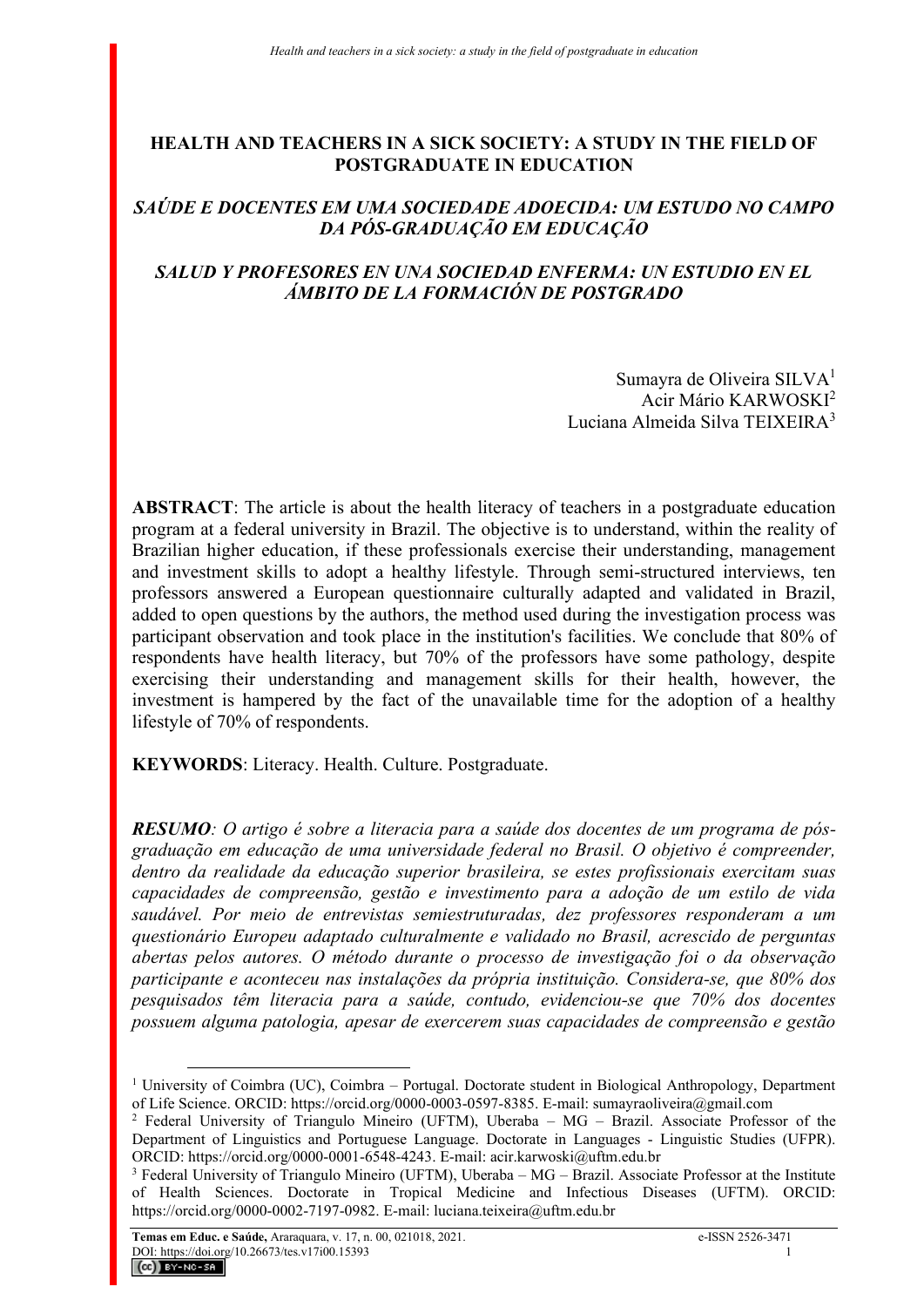*para a sua saúde. Deste modo, a promoção da saúde é prejudicada pelo fato do tempo indisponível para adoção de um estilo de vida saudável de 70% dos pesquisados.*

# *PALAVRAS-CHAVE: Literacia. Saúde. Cultura. Pós-graduação.*

*RESUMEN: El artículo trata sobre la literacia en salud de los profesores en un programa de educación de posgrado en una universidad federal en Brasil. El objetivo es comprender, dentro de la realidad de la educación superior brasileña, si estos profesionales ejercen sus capacidades de comprensión, gestión e inversión para adoptar un estilo de vida saludable. A través de entrevistas semiestructuradas, diez profesores respondieron un cuestionario europeo adaptado culturalmente y validado en Brasil, agregado a preguntas abiertas de los autores, el método utilizado durante el proceso de investigación fue la observación participante y se llevó a cabo en las instalaciones de la institución. Concluimos que el 80% de los encuestados tiene alfabetización en salud, pero el 70% de los profesores tiene alguna patología, a pesar de ejercitar sus habilidades de comprensión y gestión para su salud, sin embargo, la inversión se ve obstaculizada por el hecho de que no se dispone de tiempo para la adopción. de un estilo de vida saludable del 70% de los encuestados.*

*PALABRAS CLAVE: Literacia. Salud. Cultura. Posgraduación.*

## **Introduction**

This article is about a research developed in the Master in Education (2018-2019), aiming to measure the level of health literacy (LS) of faculty members working in postgraduate education, a segment initially considered a reference in literacy<sup>4</sup>, for which, we will present a diagnosis aimed at the field of work in graduate *stricto sensu,* focused on the LS of faculty members.

Literacy is a human capacity to identify, understand, interpret, create, communicate, and use new technologies according to diverse contexts. It involves a continuous learning process that enables individuals to achieve their goals, develop their potentials and their knowledge (UNESCO, 2003).

The term *literacy* imported from the Anglo-Saxon literature is connected with the understanding that allows us to learn something through the capture of the main ideas we understand from texts, visual arts, the score of a song, the symbolic exchange in social relations, and so on, which in turn is the ability to interpret a given subject (*literacy*), without



<sup>4</sup> From studies published in English, equivalent terms to "*Literacy*" were created, such as alphabetism and literacy. In Portugal and Latin America, the appropriation of the term "*Literacy"* took place in specific and different ways. In Brazil, the usual term is "Letramento", and in Portugal "Literacia". For these researchers, literacy and literacy are not mutually exclusive concepts and do not compete. But since we are supported by the health literacy methodology of the Escola Nacional de Saúde, at Universidade Nova de Lisboa, we will use only the term literacy.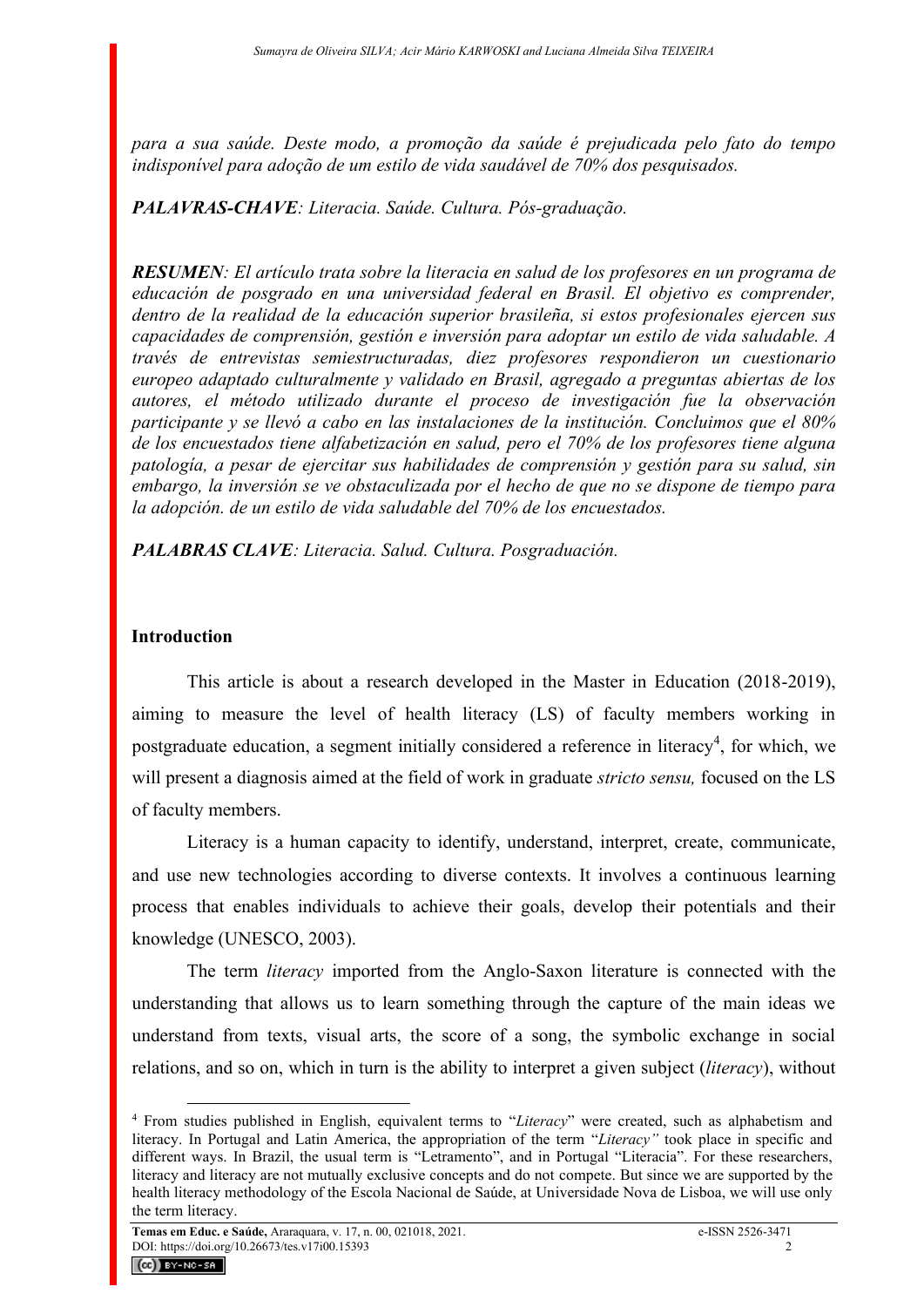underestimating the need for pedagogical intervention in teaching the use of connectives, verb tenses, anaphoric and cataphoric referencing processes. Literacy in the understanding of this research only happens from the exchanges of cultural symbols that directly impact the development of the human brain.

For this understanding, the research relies on Geertz (2008), to address the concept of culture, general science of signs, that is, culture is an interpretive science in search of meanings, which consists of structures of meaning socially established, is something to which can be attributed social events, behaviors, institutions and / or processes. We will also dialogue in this field with Levi Strauss (2003), who, in a category of understanding inspired by Linguistics as the central theme for culture, in a relation of the social and the symbolic, understanding that social relations are a secondary reality to communication and that every relation is symbolic, permeated by meanings and senses, with the symbolic constituting the social and not the other way around, introduces the notion of the system of the self and the other, within the phonological method, that is, culture is understood by communication, by speech, which are the symbols to be interpreted.

The term health literacy, on the other hand, is defined by the World Health Organization (WHO, 1998) as the understanding and use of information to promote and maintain good health, which does not imply only knowledge and intellectual capacity, but mainly decision making with the purpose of improving individual and public health, which in the understanding of this research, depend on cultural symbols that represent the modification of behavior for a wellbeing, symbols that may not be present in a sick society, therefore, it is worth highlighting the role of the public and collective health sphere.

For when speaking of "good health" today, it is essential to point to the urgent reduction of school failure levels, public insecurity, unemployment, and improved housing and sanitation. Societies that allow citizens to play an active social, economic, and cultural role will be healthier than those in which individuals face insecurity, rank, exclusion, and social, economic, and cultural deprivation (*SOCIAL DETERMINANTS OF HEALTH*, 2003).

The concept of health literacy with Nutbeam (2000), Kickbusch, (2001; 2006) coheres with the authorial perspective of the questionnaire we applied in our research field<sup>5</sup>. Saboga (1999; 2016) and Saboga *et al.* (2014) report that LS is formatted from social and environmental determinants, these are characterized in personal contexts that contribute to the differentiation of personal abilities to understand, manage, and invest. They are or are

<sup>5</sup> European Health Literacy Questionnaire (HLS-EU), for Brazil (HLS-EU-BR), applied to professors of a Postgraduate Program in Education, of a Brazilian Federal University.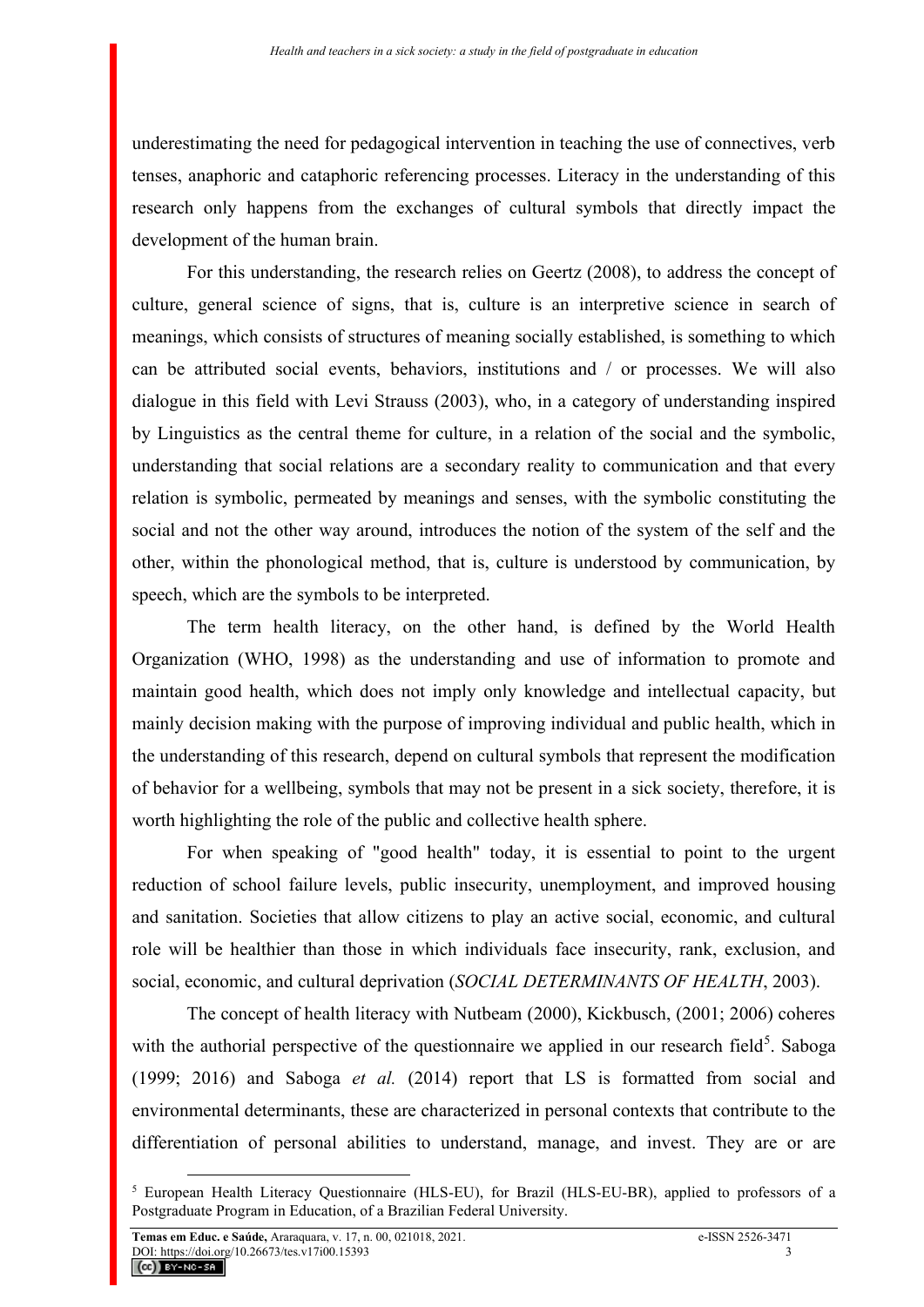constituted as key elements throughout a person's life cycle and to their adoption of healthpromoting lifestyles. We will also reflect, from the perspective of sustainability, because health literacy means the human being in control of this condition, aiming to improve it and being able to manage and make determinant decisions for personal, social, cultural and environmental well-being, that is, to act for sustainable development, an expression that does not refer only to the damage caused by pollution and erosion of the physical environment, on the one hand, and poverty, on the other, as if they were independent phenomena (VECCHIATII, 2004). Desirable development proposes a reconciliation with economic growth, connected to the social, cultural, and personal dimension, therefore, health literacy.

Therefore, the problems raised and the questions we answer are as follows:

a) What is the incidence of culture with health, human and sustainable development?

b) Will postgraduate education faculty, initially considered to have a high level of literacy, know how to make decisions to identify, understand, interpret, create, communicate, and use new technologies, according to the various contexts for their health?

c) With all the dynamics, responsibilities, demands and difficulties in Brazilian higher education, does the post-graduate university professor in education exercise his or her personal capacities of understanding, management, and investment in the adoption of a health-promoting lifestyle?

d) By answering these questions, can we conclude that the environment in graduate programs is sustainably fruitful?

In this process of investigating the symbolic dimensions of human social action, we will not retreat from the existential dilemmas of life in favor of some empirical realm of nonemotionalized forms, but rather immerse ourselves in their midst. The essential vocation of interpretive anthropology is not to answer our deepest questions, but to make available to us the answers that others have given, and thus to include them in the record of inquiry into what man has said (GEERTZ, 2008). Geertz's North American Interpretive School will assist in the cultural interpretation of the problems indicated/evidenced.

Therefore, the objective of this article is to demonstrate the level of health literacy of postgraduate professors in education at a federal university, to understand whether these professionals exercise their personal capabilities of understanding, management, and investment for the adoption of a healthy lifestyle in a sustainable perspective. To do so, we will identify the studies of health literacy in theoretical productions on the theme, in the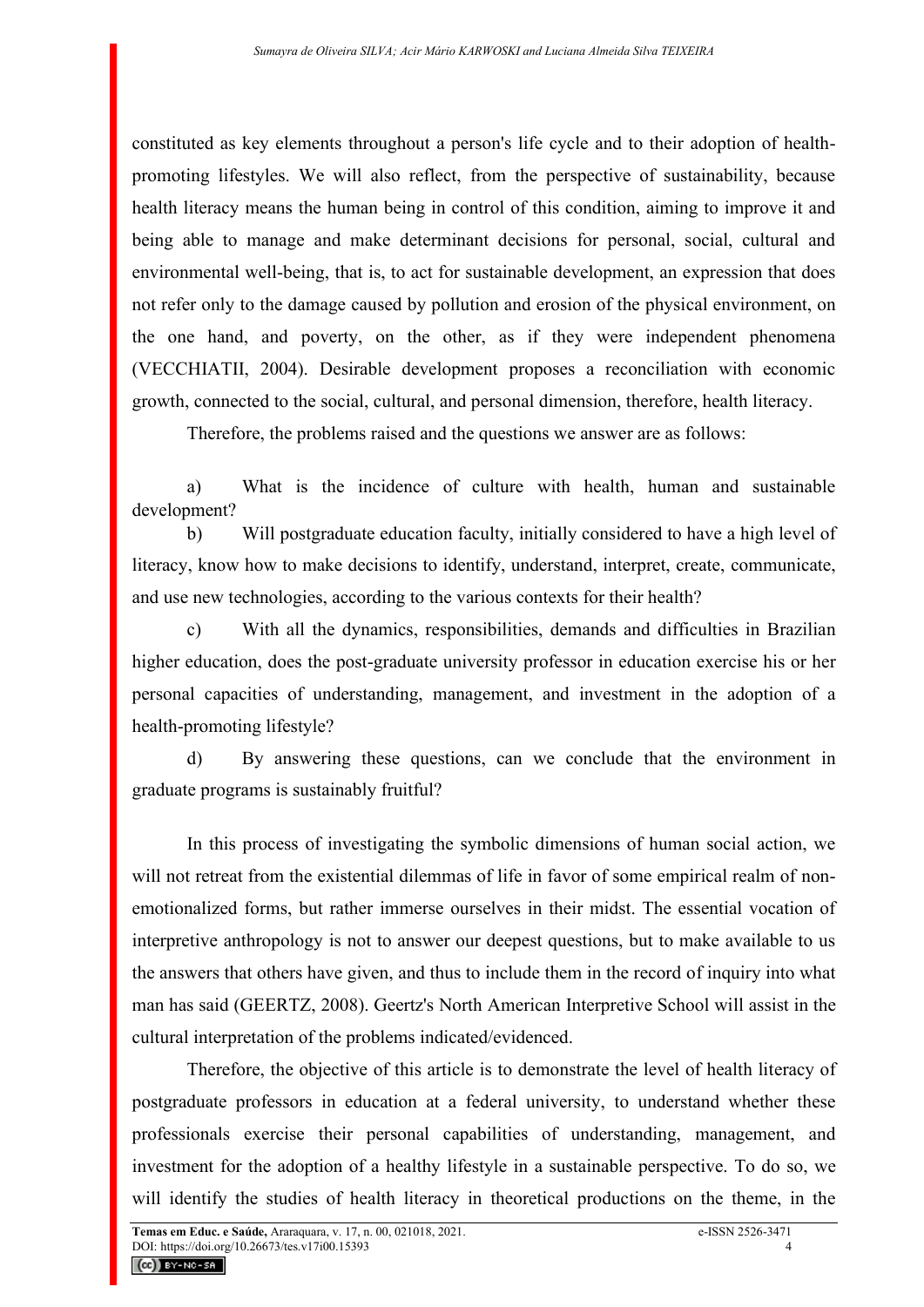national and international context; we will present a reflection on the professional environment of university professors in graduate programs; we will point out the concept of culture for literacy competence, in this case, for health, in the context of sustainable development.

## **Research Methods**

By means of audio-recorded semi-structured interviews, ten professors from a graduate program in education, from a Brazilian federal public university, participated by answering a culturally adapted and validated questionnaire, in Brazil. The research was approved by the ethics committee under Opinion number: 3.247.621 The method during the research process was that of participant observation that lasted eight months (from April 2019 to December 2019) and occurred on the premises of the institution itself. The interviewees were explained the purpose of the research and each one signed the informed consent form.

### **Instruments**

The closed-ended questionnaire HLS-EU-PT integrates three domains: health care, health promotion, and disease prevention, and four levels of information processing essential for health decision making - access, understanding, evaluation, and use, a total of 91 closedended questions. Thus, the HLS-EU-PT reflects the interaction between individual skills and situational complexities, seeking to identify a set of basic skills such as knowledge and information, cognitive skills, social skills, lifestyles, attitudes, values, and motivation.

Open-ended questions were also designed and included to the HLS-EU-PT questionnaire by the authors with the aim of reflecting on the postgraduate work environment and their deeper understandings of the relationship of social environment, culture, and impact on health. The answers are transcribed according to the conventions of the Federal University of Uberlândia Research Group (PETEDI) related to oral material.

## **Results Analysis Procedures**

Of the 91 closed-ended questions in the HLS-EU-EN questionnaire, 47 questions use a four-point scale, in which the individual self-evaluates the difficulty experienced in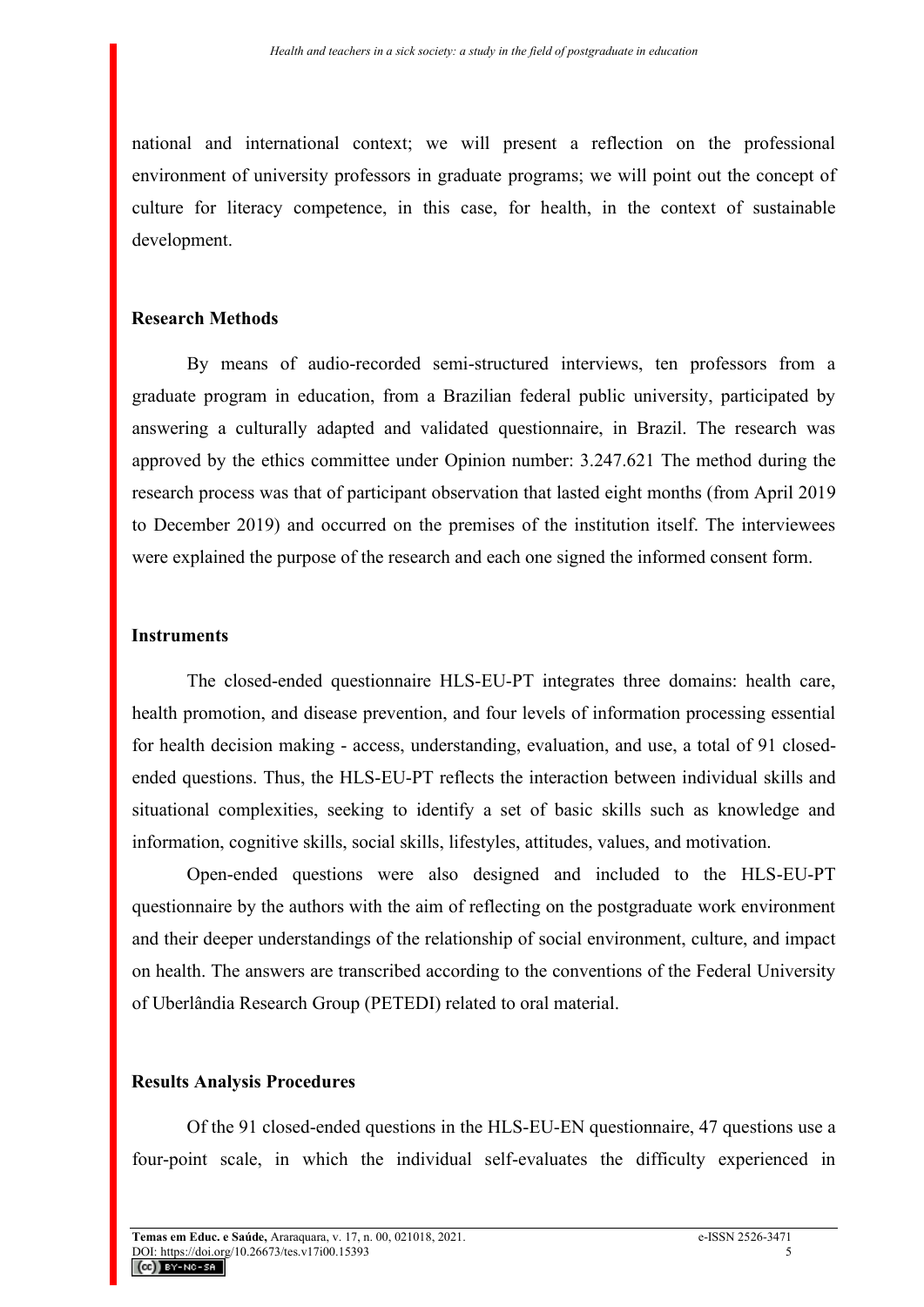performing relevant tasks in the health area. The Likert scale<sup>6</sup>used consists of the options: 1 -Very Easy, 2 - Easy, 3 - Difficult, and 4 - Very Difficult, with a fifth alternative, "Don't Know/No Answer.

For each dimension considered in the LS, the main indicators were Health Care (16 items), Disease Prevention (15 items) and Health Promotion (16 items). In these and in relation to the four levels of information processing, "access" includes 13 items, "understanding" 11 items, "evaluation" 12 items and "application" of "information" 11 items, distributed by 47 questions, with a minimum number of valid answers for the scale calculation.

To calculate the indices of the closed questionnaire, the items are inverted. Thus, higher values demonstrate greater health literacy with the following numerical values:  $1 =$ very difficult;  $2 =$  difficult;  $3 =$  easy;  $4 =$  very easy. To simplify comparisons, they were normalized into a metric between 0 and 50 with the following formula: Index = (mean *− 1) (50/3).*

During the investigative process and for the analysis of the open questions, participant observation was used, based on Brandão (1999) who discusses this method, in which an interweaving of actors-authors occurs. It is a moment of obtaining knowledge, because even though there are essential differences in knowledge, everyone learns with each other and through each other.

The participant-observation, referenced by the North American Interpretive School of Geertz, seeks to analyze behaviors accurately, through the flow of behavior (social action) that the subjects find in articulation. This analysis is of the assessment of conjunctures in an interpretative way, whose object is the movement of social discourse accompanied by the descriptive record.



<sup>6</sup> *Likert-type* scale is composed of a set of sentences (items) that the subject being evaluated is asked to express the degree of agreement from *strongly disagree (*level 1), to *strongly agree* (level 5, 7 or 11). The subject's attitude is measured by summing, or averaging, the selected level for each item. Initially Likert proposed a method of calculating the result by a weighted average of the answers given, assigning in each item a weight to each level of agreement expressed by the subject. These weights are calculated according to the assumption that a normal distribution underlies the attitude and taking as reference the frequencies of response when gauging the scale. Available: https://repositorio.ul.pt/bitstream/10451/1229/1/18914\_ULFC072532\_TM.pdf. Access: 19 Dec. 2020.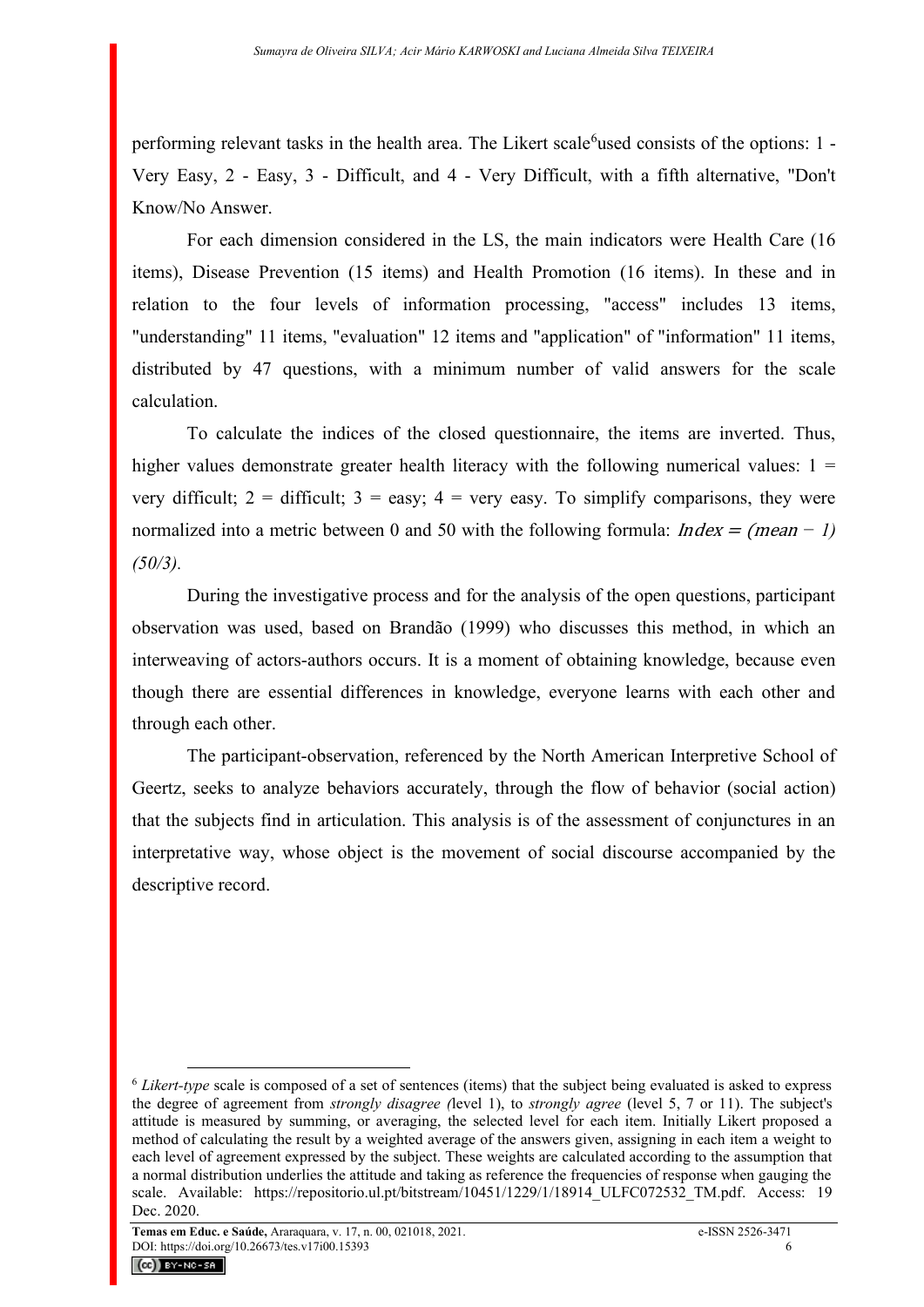#### **Results and Discussion**

#### **Characterization of the Interviewees**

The participants are 60% female and 40% male, ranging from 38 to 60 years old, the average age of those investigated is 47 years old. Height ranged from 1.64 cm to 1.91 cm, the average is 1.71 cm tall. Weight ranged from 62 kg to 91 kg, presenting an average of 74 kg.

Regarding education, all respondents are at level six of the questionnaire, Doctors or Post Doctors (PhD). Regarding marital status, 70% are married, 20% are single, and 10% are divorced. 50% have children older than 15, 20% children younger than 15, and 30% have no children. The working condition is 100% full time, i.e., exclusive dedication to the institution where they work.

30% of the interviewees have a family income between 7.5 and 8 minimum wages and 70% above 9.5 minimum wages per month. On a scale of social level ranging from 01 lowest to 10 highest, the respondents declared themselves 50% at level 5, 10% at level 6, 20% at level 7 and, 20% at level 8. The average self-reported social level of the respondents is level 6, which means, in Brazil, upper middle class.

Regarding easily buying their medicines, 80% said it was very easy and 20% very difficult. Regarding the ease of being seen by their doctor, 70% said it was very easy, 20% difficult, and 10% easy. And if in the last twelve months they had trouble paying their bills at the end of the month, 80% said almost never, 10% occasionally, and 10% most of the time.

#### **Conclusion of the respondents' characterization**

Based on the surveyed public who are professors of a graduate program in education at a Federal Public University, either PhD or post-doctoral, we concluded that most of them are women, 60%, and the average age is 47 years old. There are no cases of alarming obesity. 70% are married and have children, so they count on a partner to share the intimate life and the care of the family. They work full time and 70% have a family income of 9.5 minimum wages, well above the national average<sup>7</sup>, which in our opinion, the national average wage, is

<sup>&</sup>lt;sup>7</sup> The National Continuous Household Sample Survey (Pnadc) showed that the average monthly income of  $60\%$ of the population was R\$ 928.00 in 2018, less than the Brazilian minimum wage. The average income of employed workers, on the other hand, is R\$ 2,234. Available at: https://epocanegocios.globo.com/Brasil/noticia/2019/10/renda-media-de-mais-da-metade-dos-brasileiroseinferior-um-salario-minimo.html. Access: 14 Dec. 2020.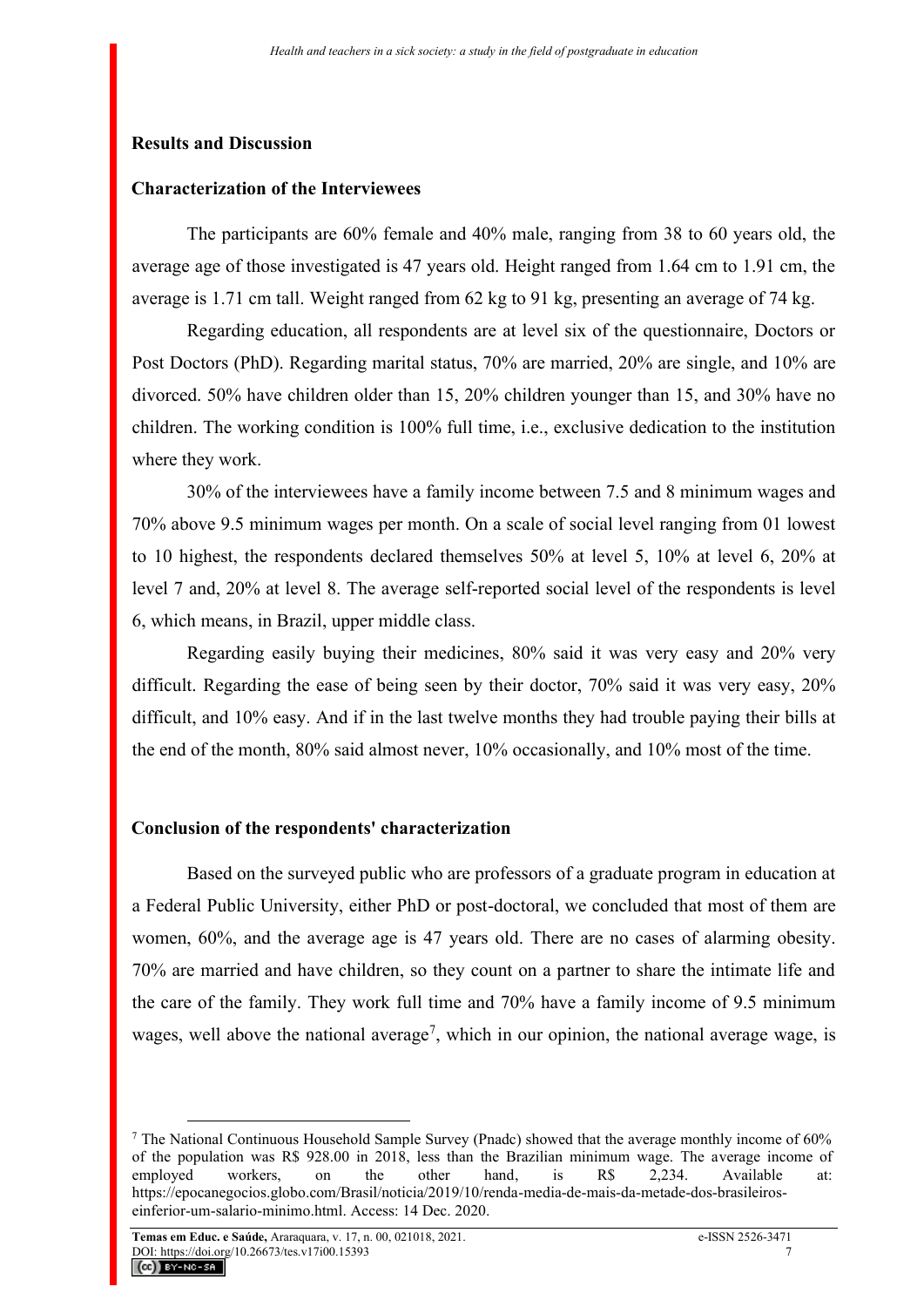insufficient to maintain a decent life. This implies a low quality of life in terms of food, housing, access to health, education, and culture for 60% of Brazilians.

Respondents, perhaps because of their incomes, are mostly able to buy their medications easily and almost never have difficulty paying their bills at the end of the month, which alludes to a good quality of life in these quantitative demonstrations. However, these need to be further refined in other questions in the HLS-EU-PT questionnaire and in the openended questions, because as indicated in the references for theoretical notes in this research, literacy and health literacy do not correlate with income, but there is a strong correlation between LS and financial deprivation, considering some factors together such as low monthly net income, difficulty paying bills or buying medication.

### **Health Assessment**

In assessing general health, 40% of respondents self-reported that their health is very good, 20% good, and 40% fair. Regarding long-term illness(es), we considered problems that lasted six months or more, 50% said they had more than one illness, 30% had none, and 20% had one illness. Of those with health problems, 40% responded that their problems did not limit their activities and 30% that they did, but not severely. In the questions related to the use of the health system, the majority of the interviewees, 70% use private plans, 20% use a private plan and the Unified Health System (SUS), and 10% do not use any health plan.

Regarding use of an emergency room in the past two years, 80% of the faculty members have never used it and 20% have used it once or twice. Regarding trips to the doctor in the past 12 months, 50% were between three and five times, 30% were six times or more, and 20% were once or twice. No respondents used hospital service in the last 12 months. Regarding visits to other health professionals, such as dentist, physical therapist, psychologist, nutritionist, or ophthalmologist, in the past 12 months, 50% reported going once or twice, 20% three to five times, 20% six times or more, and 10% not at all.

#### **Conclusion health assessment**

The self-reported health assessment corresponds to an average of "good" health overall, but there is no significant correlation between self-reported health status and LS, but the higher the LS level, the higher the self-reported assessment of mental and physical health status assessed by the respondents.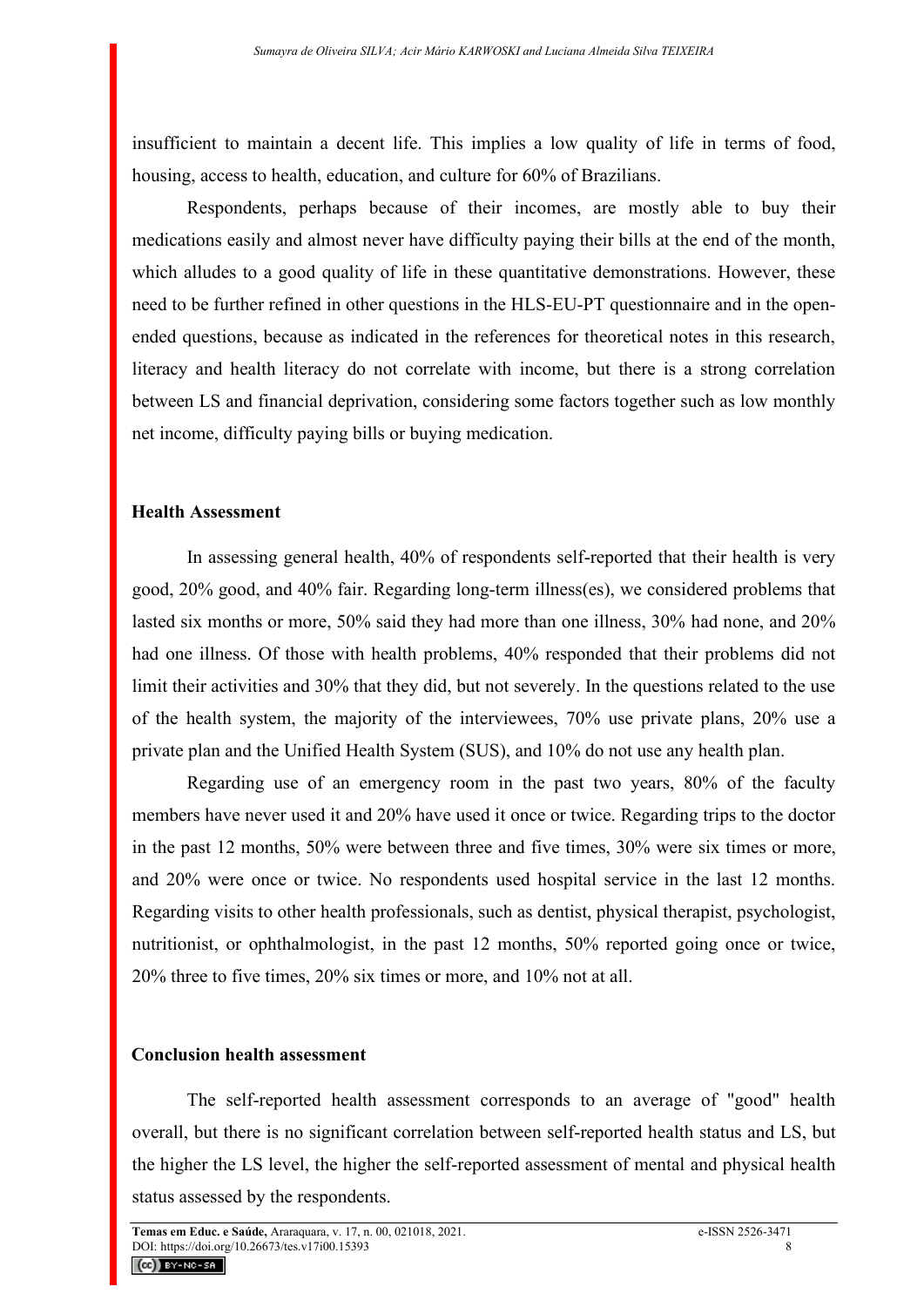Regarding long-term illnesses, the average is one illness for each professor, an alarming number. In other words, the professors in this graduate program are sick or have some illness, which differs from their self-reported assessment of good health, but incurs in high LS, because studies reveal that individuals with inadequate literacy have less knowledge regarding illness than individuals with adequate literacy.

To verify if there is a correlation between the use of health services and LS, we considered the answers to the HLS-EU-PT questions referring to the use of an emergency room in the last two years (ER), visits to doctors in the last twelve months (Physician), use of a hospital service in the last twelve months (Hospital), and the use of other health professionals (Other), which showed a positive correlation of LS.

## **Health Behaviors**

90% of those interviewed have never smoked and 10% used to smoke a pipe but stopped. As for alcohol consumption, 90% said they drank in the last 12 months and never had five or more drinks on the same occasion. As for alcohol consumption in the last 30 days, 70% had consumed alcohol, and of these, 50% drank two to three times a month, and 20% two to three times a week, and on the day, they drank alcohol they usually drank one to two drinks. Regarding the practice of physical exercise in the last month, 40% practiced some activity almost every day, 40% a few times a week, 10% a few times a month, and 10% never practiced physical activity.

In social interaction, 60% say that they have someone to accompany them to a medical appointment, be it a friend or a family member. Regarding active involvement in the community

, either volunteering or participating in local activities, the majority, 80% of the respondents do not participate at all, 10% a few times a month, and 10% a few times a year.

#### **Conclusion Health Behaviors**

The correlation between healthy lifestyle habits and health behaviors was investigated by Vozikis (2014) arriving at results that concluded a strong correlation between physical exercise and higher HL and a negative and not very significant correlation between HL and individuals reporting smoking and/or drinking.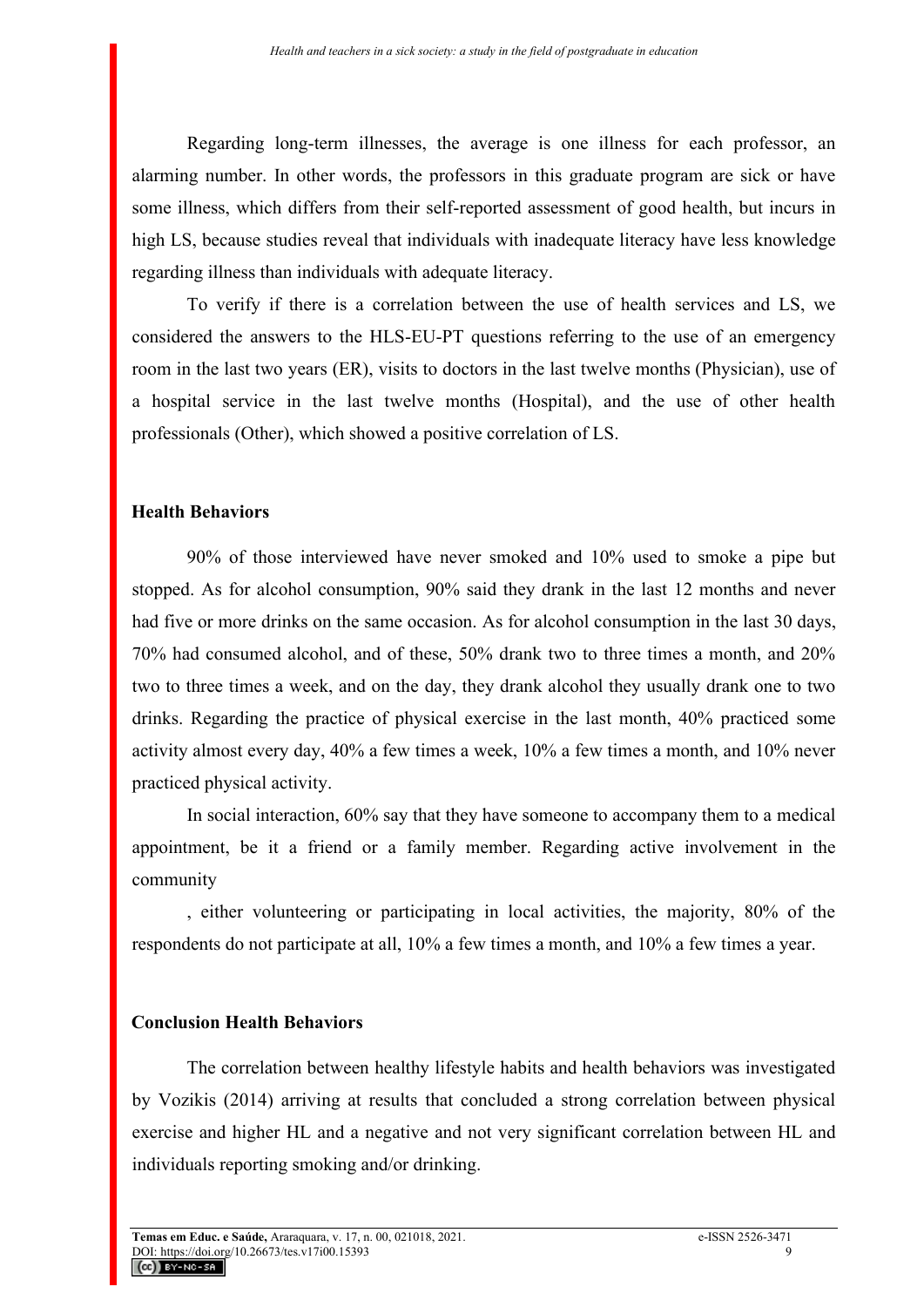About the act of drinking alcoholic beverages, Freud (1927), states that life is too hard for us; it gives us too many sufferings, disappointments, and impossible tasks. To endure it, we cannot do without palliative measures. There are perhaps three such measures: powerful derivatives, which make us extract light from our misfortune; substitute satisfactions, which diminish it; and toxic substances, which make us insensitive to it. Something of this kind is indispensable (He who has worries also has spirits, Wilhelm Busch in *Die Fromme Helene*).

So, the grossest of these three methods mentioned by Freud, although also the most effective is the chemical one: intoxication. We owe to such vehicles not only the immediate production of pleasure, but also a highly desirable degree of independence from the external world, because it is known that with the help of this "worry buffer" it is possible to get away from the pressure of reality and find refuge in a world of one's own, with better conditions of sensitivity. But Freud warns that this property of intoxicants is what determines their danger and their capacity to cause harm, because they are responsible for wasting a large amount of energy that could be used for human improvement. So, to know how to drink moderately without losing your capacity for production is to have LS.

# **Health Literacy Outcomes (LS)**

Regarding the results of the LS, of the ten professors of the graduate program in education of a Federal Public University, the calculation of the data was performed by the Research and Technological Innovation Management sector of the Teaching and Research Management of the Clinical Hospital of a Brazilian Federal University, which made the calculations as guided by the questionnaire analysis protocol and the charts of questions 1 to 47.

The results are as follows in the general index (GEN-HL) (Chart 1): 20% of the teachers have problematic LS; 70% have sufficient LS; 10% have excellent LS.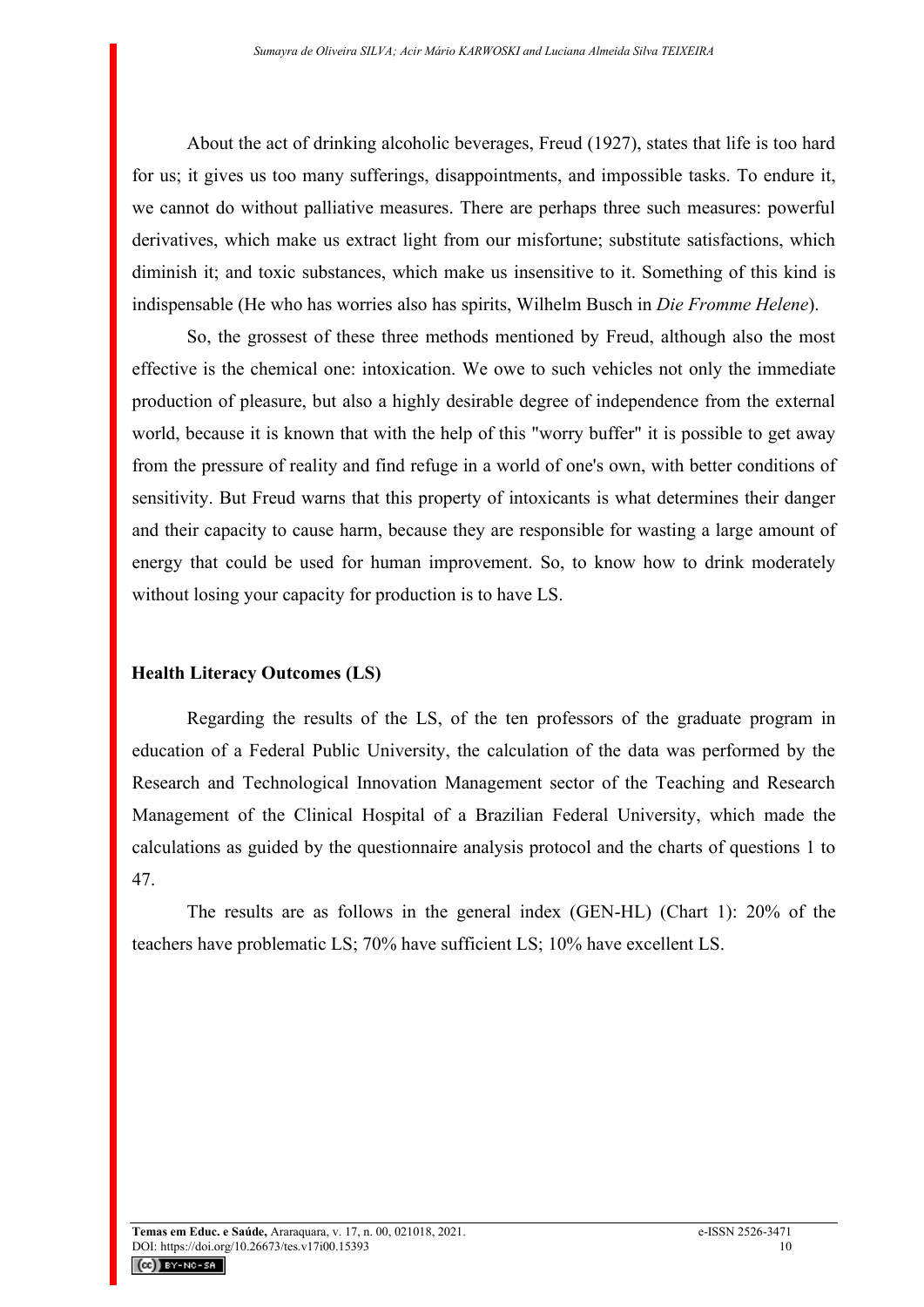

# **Chart 1** – Sample score on health literacy

Source: Collection of the authors

From the data presented, we can conclude that 80% of the surveyed teachers enrolled in the graduate program in education, have health literacy. In chart 2 we present the indices of health mastery:

a) Health Care Index (HC): 30% problematic LS; 60% sufficient LS; 10% excellent LS;

b) Disease prevention rate (DP): 20% problematic LS; 50% sufficient LS; 30% excellent LS;

c) Health Promotion Index (HP): 30% problematic LS; 50% sufficient LS; 20% excellent LS.

| <b>Interviewees</b> | <b>GEN-HL</b> | HC   | <b>DP</b> | HP   |
|---------------------|---------------|------|-----------|------|
|                     | 35,1          | 27,1 | 34,4      | 43,8 |
| 2                   | 29,4          | 27,1 | 28,9      | 32,3 |
| 3                   | 36,9          | 37,5 | 41,1      | 32,3 |
| $\overline{4}$      | 40,8          | 35,4 | 41,1      | 45,8 |
| 5                   | 30,5          | 29,2 | 30,0      | 32,3 |
| 6                   | 38,3          | 41,7 | 40,0      | 33,3 |
|                     | 42,8          | 42,2 | 47,8      | 38,5 |

#### **Table 1** – Results by respondents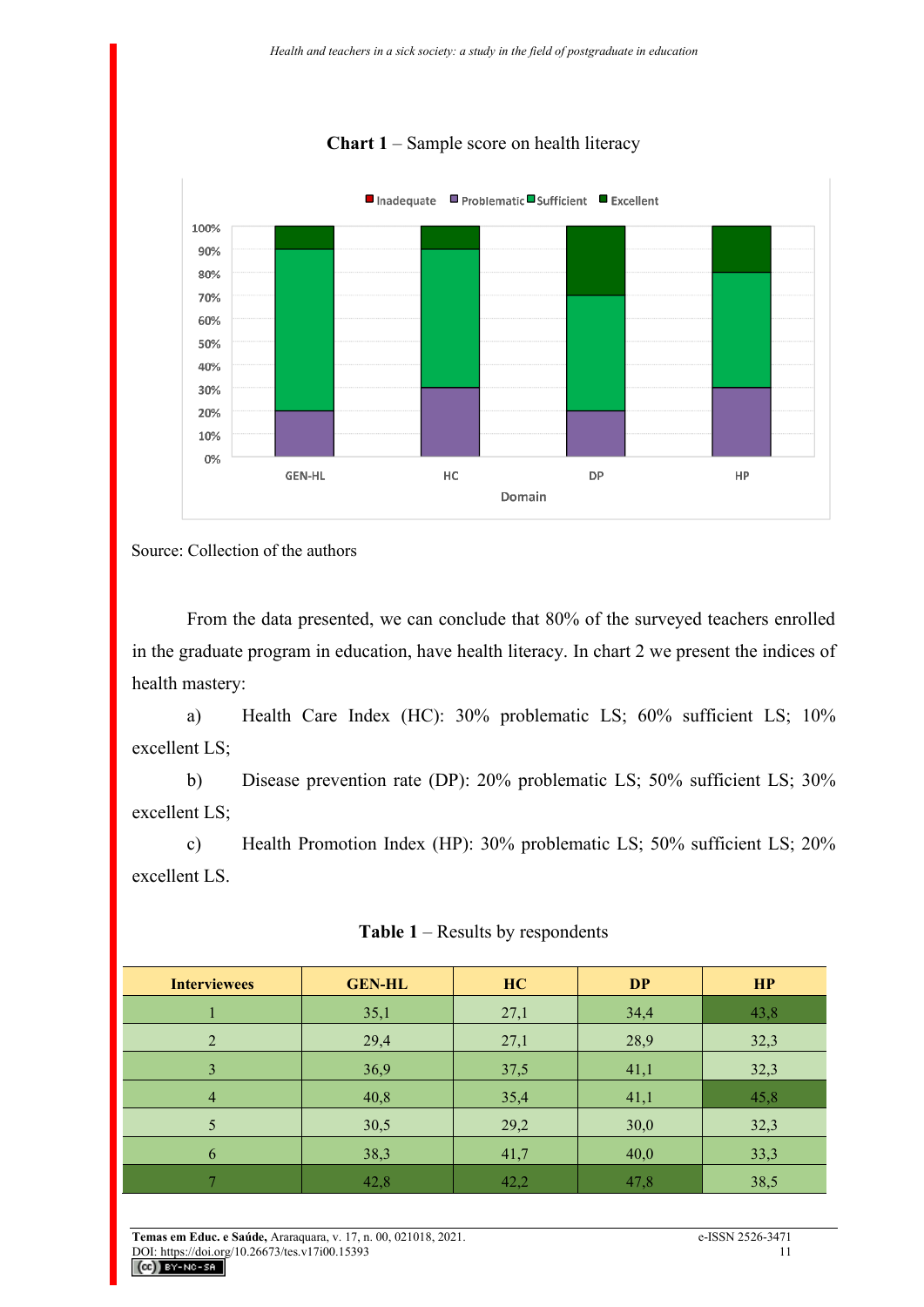|    | 40,8 | 36,5 |      | 41,  |
|----|------|------|------|------|
|    | 36,2 | 34,4 | 40,0 | 34,4 |
| 10 | 41,1 | 38,5 |      | 37,5 |

Source: Prepared by the authors

Importantly, the 20% with problematic health literacy are respondents 2 and 5 with low index: health care (HC); disease prevention (DP) and; health promotion (HP). Already in the general framework (table 2), the percentages of all items of the HLS-EU-PT matrix present in the 47 questions, reveal some variation in the difficulty and ease attributed to each item:

**Table 2** – Percentages of answers for all questions in the HLS-EU-PT

| <b>Questions</b> | On a scale from "very easy" to "very difficult", how<br>easy would you say it is:                                        | <b>Very</b><br>easy | Easy          | Hard           | <b>Very</b><br>difficult | Don't<br>know |
|------------------|--------------------------------------------------------------------------------------------------------------------------|---------------------|---------------|----------------|--------------------------|---------------|
| Q1               | To find information about symptoms of diseases that<br>concern or worry you?                                             | $80,0\%$            | $20,0\%$ 0.0% |                | 0,0%                     | 0,0%          |
| Q2               | To find information about treatments for diseases that<br>concern or worry you?                                          | 30,0%               |               | 40,0% 10,0%    | 20,0%                    | 0,0%          |
| Q <sub>3</sub>   | To find out what to do in case of a medical emergency?                                                                   | 40,0%               |               | 20,0% 40,0%    | 0,0%                     | 0,0%          |
| Q <sub>4</sub>   | To find out where to get expert help when you are sick?                                                                  | 30,0%               | $60,0\%$ 0,0% |                | 10,0%                    | 0,0%          |
| Q <sub>5</sub>   | To understand what your doctor tells you?                                                                                | 40,0%               |               | 50,0% 10,0%    | 0,0%                     | 0,0%          |
| Q <sub>6</sub>   | To understand the package inserts that accompany your<br>medicine?                                                       | 10,0%               |               | 50,0% 30,0%    | 10,0%                    | 0,0%          |
| Q7               | To understand what to do in a medical emergency?                                                                         | 10,0%               |               | $60,0\%$ 30,0% | 0,0%                     | 0,0%          |
| Q8               | To understand instructions from your doctor or<br>pharmacist on how to take a medicine that you have<br>been prescribed? | $60,0\%$            | $40,0\%$ 0,0% |                | 0,0%                     | 0,0%          |
| Q <sub>9</sub>   | To assess how the information coming from your doctor<br>applies to your case?                                           | 20,0%               |               | 60,0% 20,0%    | 0,0%                     | 0,0%          |
| Q10              | To evaluate advantages and disadvantages of different<br>treatment?                                                      | $0,0\%$             |               | 50,0% 30,0%    | 10,0%                    | 10,0%         |
| Q11              | To assess when you may need a second opinion from<br>another doctor?                                                     | 30,0%               |               | 40,0% 10,0%    | 20,0%                    | 0,0%          |
| Q12              | To assess whether the information about the disease in<br>the media is reliable?                                         | 30,0%               | 30,0% 30,0%   |                | 10,0%                    | 0,0%          |
| Q13              | To use information your doctor gives you to make<br>decisions about your illness?                                        | $10,0\%$            | $90,0\%$ 0,0% |                | 0,0%                     | 0,0%          |
| Q14              | To follow instructions on medication?                                                                                    | 60,0%               | 30,0%         | 10,0%          | 0,0%                     | 0,0%          |
| Q15              | To call an ambulance in an emergency?                                                                                    | 50,0%               | 30,0%         | 10,0%          | 10,0%                    | 0,0%          |

**Temas em Educ. e Saúde,** Araraquara, v. 17, n. 00, 021018, 2021. e-ISSN 2526-3471<br>DOI: https://doi.org/10.26673/tes.v17i00.15393 DOI: https://doi.org/10.26673/tes.v17i00.15393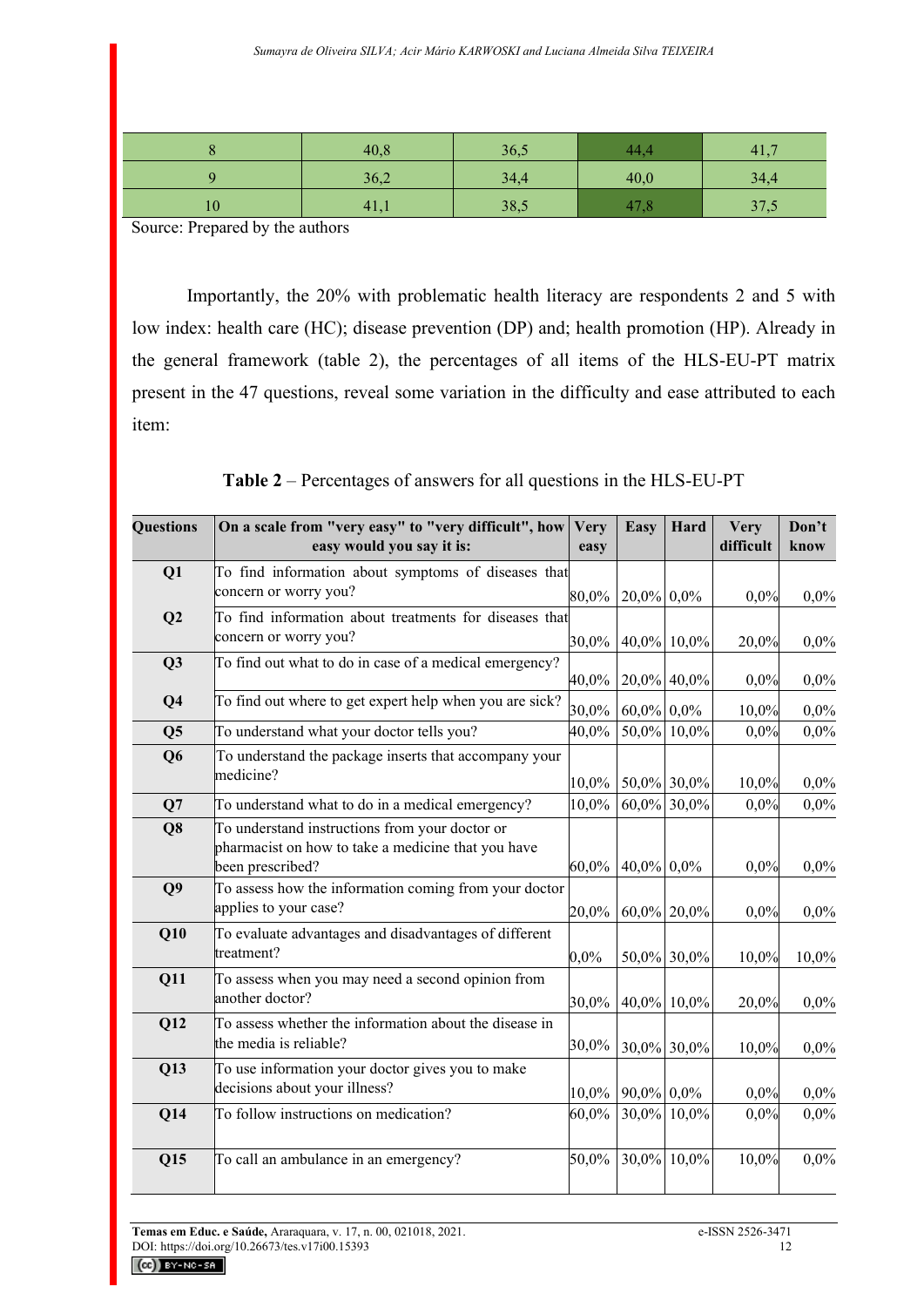| Q16    | To follow the instructions of your doctor or pharmacist?                                                 | 70,0%               |                               | 20,0% 10,0%                |              |              |
|--------|----------------------------------------------------------------------------------------------------------|---------------------|-------------------------------|----------------------------|--------------|--------------|
| Q17    | To find information to deal with behaviors that affect                                                   |                     |                               |                            | 0,0%         | 0,0%         |
|        | your health, such as smoking, not enough physical                                                        |                     |                               |                            |              |              |
|        | activity, and drinking too much alcohol?                                                                 | 80,0%               | $20,0\%$ 0.0%                 |                            | 0,0%         | 0,0%         |
| Q18    | To find information to deal with mental health problems                                                  |                     |                               |                            |              |              |
|        | such as stress or depression?                                                                            | 70,0%               |                               | $20,0\%$ 10,0%             | 0,0%         | 0,0%         |
| Q19    | To find information about vaccinations and health                                                        |                     |                               |                            |              |              |
|        | checkups I should get?                                                                                   | $60,0\%$            | $40,0\%$ 0,0%                 |                            | 0,0%         | 0,0%         |
| Q20    | To find information on how to prevent or control                                                         |                     |                               |                            |              |              |
|        | conditions such as being overweight, having high blood                                                   |                     |                               |                            |              |              |
|        | pressure or high cholesterol?                                                                            | 70,0%               | 30,0% 0,0%                    |                            | 0,0%         | 0,0%         |
| Q21    | To understand health warnings and behaviors such as                                                      |                     |                               |                            |              |              |
|        | smoking, not enough physical activity, and drinking too                                                  |                     |                               |                            |              |              |
|        | much alcohol?                                                                                            | $80,\!0\%$          | $20,0\%$ 0.0%                 |                            | 0,0%         | 0,0%         |
| Q22    | To understand why you need vaccines?                                                                     | 70,0%               | 30,0% 0,0%                    |                            | 0,0%         | 0,0%         |
|        |                                                                                                          |                     |                               |                            |              |              |
| Q23    | To understand why you need health checkups?                                                              | 80,0%               | 20,0% 0,0%                    |                            | 0,0%         | 0,0%         |
|        |                                                                                                          |                     |                               |                            |              |              |
| Q24    | How safe are the health warnings, on aspects such as                                                     |                     |                               |                            |              |              |
|        | smoking, not enough physical activity, and drinking too<br>much alcohol?                                 | $70,\!0\%$          | 30,0% 0,0%                    |                            | 0,0%         | 0,0%         |
| Q25    | To assess when you need to go to a doctor for a checkup                                                  |                     |                               |                            |              |              |
|        | or general health check?                                                                                 |                     |                               |                            |              |              |
| Q26    | To assess what vaccines you may need?                                                                    | $60,\!0\%$<br>30,0% |                               | 20,0% 20,0%<br>30,0% 40,0% | 0,0%<br>0,0% | 0,0%<br>0,0% |
|        |                                                                                                          |                     |                               |                            |              |              |
| Q27    | To assess what health tests you need to do?                                                              | 30,0%               |                               | 50,0% 20,0%                | 0,0%         | 0,0%         |
|        |                                                                                                          |                     |                               |                            |              |              |
| Q28    | To assess whether information about health risks in the                                                  |                     |                               |                            |              |              |
|        | media can be trusted?                                                                                    |                     |                               |                            |              |              |
|        |                                                                                                          | 30,0%               |                               | 20,0% 40,0%                | 10,0%        | 0,0%         |
| Q29    | Deciding whether to get a flu shot?                                                                      | 40,0%               |                               | 30,0% 20,0%                | 10,0%        | 0,0%         |
|        |                                                                                                          |                     |                               |                            |              |              |
| Q30    | To decide how you can protect yourself from the disease<br>based on the advice of family and friends?    |                     |                               |                            |              |              |
|        |                                                                                                          | 40,0%               |                               | $20,0\%$ 30,0%             | 10,0%        | 0,0%         |
| Q31    | To decide how you can protect yourself from the disease<br>based on information given through the media? |                     |                               |                            |              |              |
|        |                                                                                                          | 30,0%               |                               | 40,0% 20,0%                | 10,0%        | 0,0%         |
| Q32    | To find information about healthy activities such as<br>physical activity, healthy eating and nutrition? |                     |                               |                            |              |              |
|        |                                                                                                          | 80,0%               | $20,0\%$ 0.0%                 |                            | 0,0%         | 0,0%         |
| Q33    | To know more about the activities that are good for your                                                 |                     |                               |                            |              |              |
|        | mental well-being?                                                                                       | 70,0%               | 30,0% 0,0%                    |                            | 0,0%         | 0,0%         |
| $Q$ 34 | To find information that will help your neighborhood                                                     |                     |                               |                            |              |              |
|        | become more health-friendly?                                                                             | 30,0%               |                               | 10,0% 20,0%                | 40,0%        | 0,0%         |
| Q35    | To know more about policy changes that may affect                                                        |                     |                               |                            |              |              |
|        | health?                                                                                                  | 20,0%               |                               | 40,0% 40,0%                | 0,0%         | 0,0%         |
| Q36    | To learn more about efforts to promote your health                                                       |                     |                               |                            |              |              |
|        | where you work?                                                                                          | 20,0%               |                               | $60,0\%$ 20,0%             | 0,0%         | 0,0%         |
| Q37    | To understand health advice that comes to you from                                                       |                     |                               |                            |              |              |
|        | family members?                                                                                          |                     | $60,0\%$   $40,0\%$   $0,0\%$ |                            | 0,0%         | $0,0\%$      |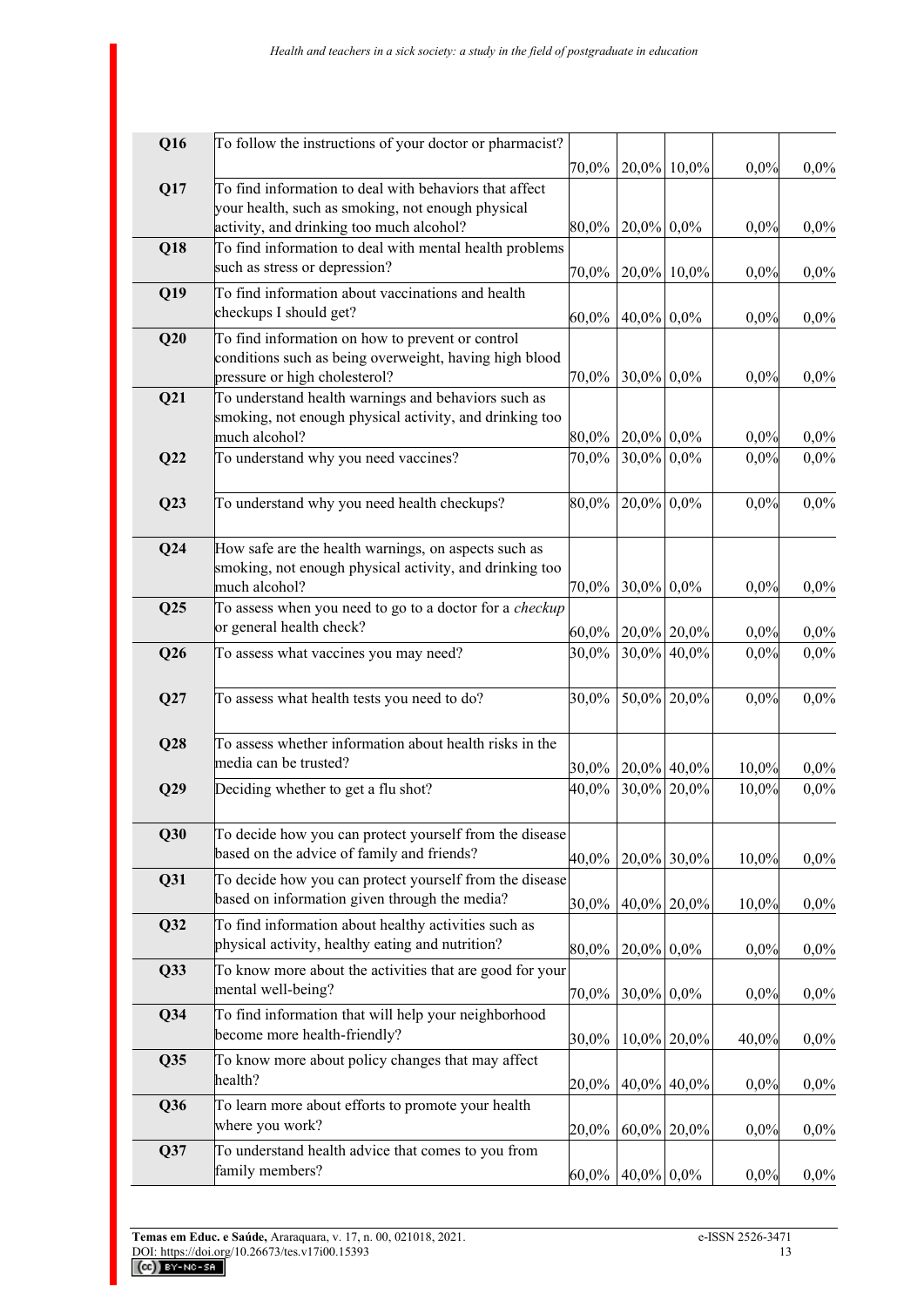| Q38             | To understand information on food packaging?              | 40,0%    |               | 50,0% 10,0% | 0,0%  | 0,0%    |
|-----------------|-----------------------------------------------------------|----------|---------------|-------------|-------|---------|
| Q39             | To understand the information received from the media     |          |               |             |       |         |
|                 | to become healthier?                                      | 50,0%    | 50,0% 0,0%    |             | 0,0%  | $0,0\%$ |
| Q40             | To understand information aimed at keeping your mind      |          |               |             |       |         |
|                 | healthy?                                                  | 60,0%    | 40,0% 0,0%    |             | 0,0%  | $0,0\%$ |
| Q <sub>41</sub> | To assess to what extent the area where you live affects  |          |               |             |       |         |
|                 | your health and well-being?                               | 30,0%    |               | 30,0% 30,0% | 10,0% | $0,0\%$ |
| Q <sub>42</sub> | To assess how the conditions of your dwelling help you    |          |               |             |       |         |
|                 | stay healthy?                                             | 60,0%    | 40,0% 0,0%    |             | 0,0%  | $0,0\%$ |
| Q43             | To evaluate which of your day-to-day behaviors are        |          |               |             |       |         |
|                 | related to your health?                                   | $60,0\%$ | $40,0\%$ 0.0% |             | 0,0%  | 0,0%    |
| $Q$ 44          | To make decisions to improve your health?                 | 40,0%    |               | 40,0% 20,0% | 0,0%  | 0,0%    |
|                 |                                                           |          |               |             |       |         |
| Q <sub>45</sub> | To join a sports club or gym class if you wish?           | 40,0%    |               | 30,0% 20,0% | 10,0% | 0,0%    |
|                 |                                                           |          |               |             |       |         |
| Q46             | To influence the conditions in your life that affect your |          |               |             |       |         |
|                 | health and well-being?                                    | 60,0%    | 40,0% 0,0%    |             | 0,0%  | $0,0\%$ |
| Q47             | To participate in activities that improve health and      |          |               |             |       |         |
|                 | wellbeing in your community?                              | $10,0\%$ |               | 20,0% 60,0% | 10,0% | 0,0%    |
|                 |                                                           |          |               |             |       |         |

Source: Prepared by the authors

The questions (Q1, Q17, Q21, Q23 and Q32) are the highest percentages of ease, 80% of the teachers stated that finding and understanding information about their health is a "very easy" task. The question (Q34) was considered the most difficult which is about the neighborhood being more health friendly. The same was perceived in the participation of volunteer activities discussed in the item "Health Behaviors", which marked the non-social interaction in this item, following in this logic of collectivity, the question (Q47) that is the highest in difficulty, affirming the previous notes, that participation in community activities outside the academic universe is of difficult execution for the interviewed teachers.

## **Open-Ended Question Results**

The questions considered for discussion, are: a) What impact does the social environment in which you live have on your decisions, actions, and attitudes towards your health? b) Does your work as a professor in graduate school favor good health? c) If not, what should you change to improve your health?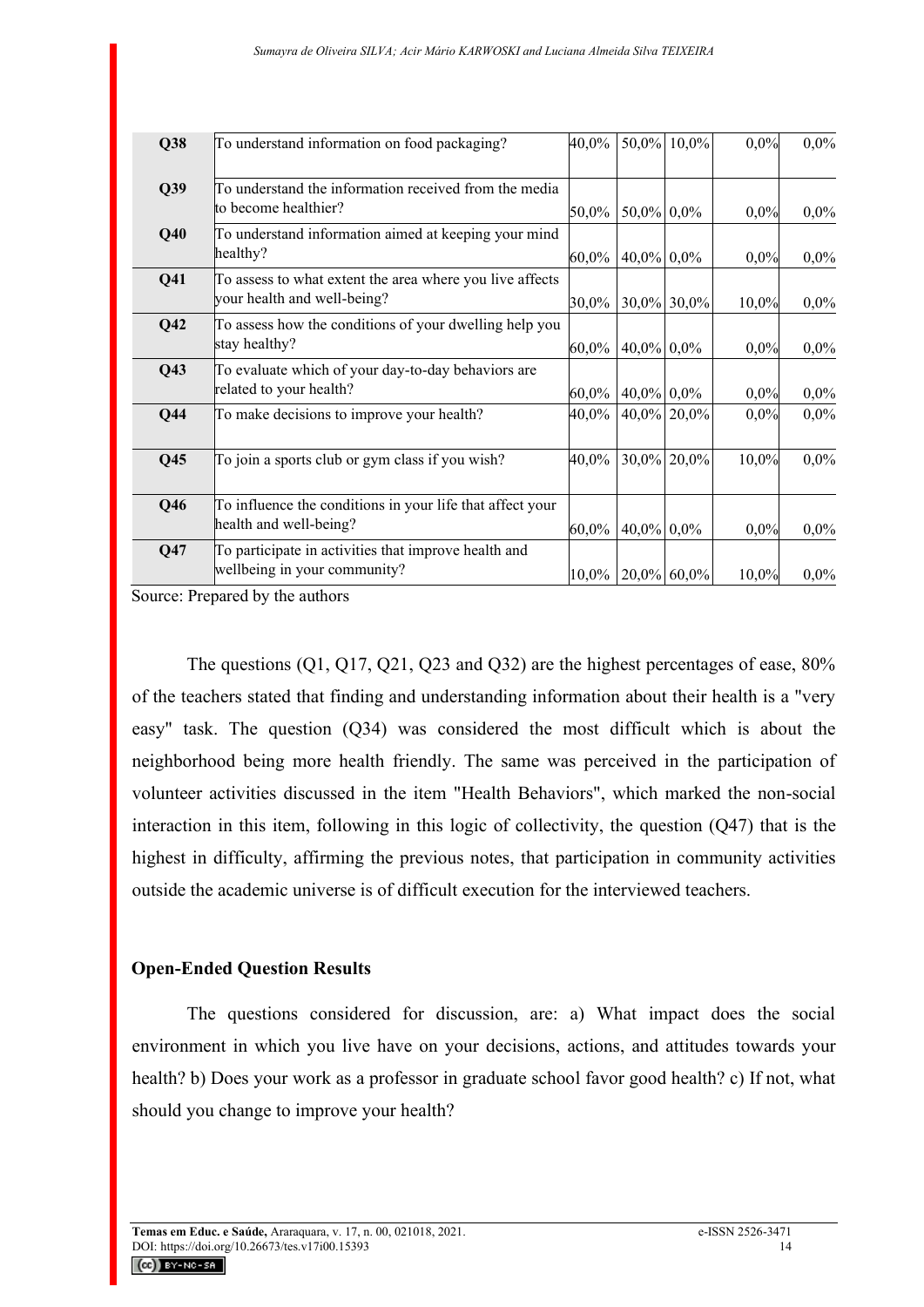## **Analysis of the question (a): what impact does the social environment have on your decisions, actions, and attitudes towards health?**

The goal was to qualify the size of the social environment impetus for the next question, about whether working in graduate school promotes good health. For 90% of the professors, the social environment impacts their decisions about health. In the field of observation, it is notable that one learns how to get sick according to the social environment that directly influences how the subject experiences illness, expresses his or her symptoms, and uses the healing resources at his or her disposal. The way "illness" is promoted is culturally shaped.

Freud (1927) states that civilization or society coldly, cruelly, and relentlessly destroys the individual. And that life is hard to bear, because the social environment imposes a certain amount of deprivation on him and men bring him sufferings that cause diseases, such as neurosis. We recognize the influence of the social environment, what we are trying to measure is extent of this control on health to know if literacy allows to make the best decision under this strong scope, from a scientific point of view, is to treat biological, psychological, sociological, and cultural factors as variables within unitary systems of analysis, to help man to have a better quality of life.

So, what we can inform in this sense is that to have literacy for health, is to have control over life events, over individual health, over the ability to seek information and to take responsibility. As we understand that literacy is a cultural practice seen as a set of controls (plans, recipes, rules, and instructions) to govern behavior, which is only translated by social relations and consists of a traffic between signifying symbols that are given in community life. We can conclude that this symbol "health" is not present in the social environment, resulting in a sick society that exchanges influences for the development of diseases and not the promotion of the health of others.

# **Analysis of question (b): does your work as a professor in postgraduate school favor good health?**

For 70% of the professors, their work at the graduate school is not conducive to good health due to the quantitative demand for scientific academic production, the lack of infrastructure or its inadequacy, the lack of understanding of the graduate school's role in the institution, and the bureaucracy which the participants of this study face in and with their work routine in the referred graduate education program.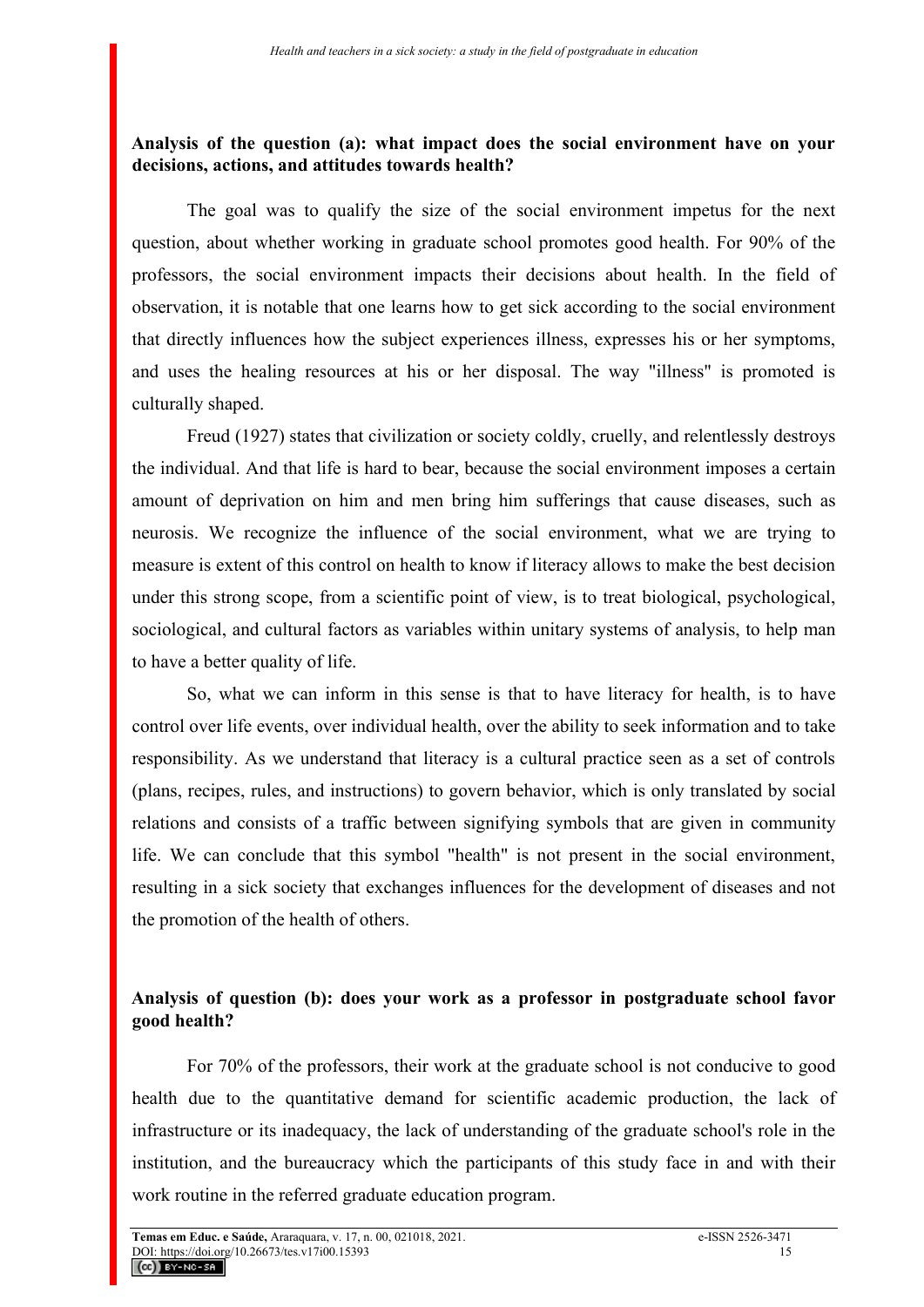The main cause of the malaise is the pressure suffered by the quantity of publications and the secondary cause infrastructure and lack of resources. Masters and PhD courses in Brazil must submit annual information in the form of reports for monitoring and evaluation purposes to the Coordination for the Improvement of Higher Education Personnel (CAPES). The process related to this obligation involves the feeding of spreadsheets into the so-called Data Capes or Coleta Capes system or Plataforma Sucupira, to specify the evaluators, all the research and teaching activities carried out throughout the year by the faculty and students resulting, thus, in an evaluation and concept of the graduate program.

According to the Program Evaluation Form, after the reformulation of the evaluation system in 1998, the basic concepts that characterize the level of performance of the programs/courses recognized by the Ministry of Education (MEC) are expressed by grades and assigned concepts: 5 (very good), "4" (good) and "3" (regular). Grades "6" and "7" are reserved and assigned to programs framed as concept "5" in the first phase of the triennial evaluation, which show performance equivalent to that of international centers of excellence and have a highly differentiated level of performance in relation to other programs (CASSANDRE, 2011).

At present, the threats of closing and cutting of funds to graduate programs with "low" grades, aggravates the situation of uneasiness. When the political context is unstable, it is impossible to maintain a principle of pleasure and well-being, because when changes are constant, even the healthiest person finds it difficult to cope with the excess of stimulus in the mental apparatus, which causes anxiety, stress, anguish, or depression.

Regarding time, there is a race to submit the results of research papers to ensure that the program to which the teacher belongs, at least, remains with the same concept before CAPES or, who knows, increase the concept. There are no conditions for this worker to produce scientifically with quality and respecting his free time (CASSANDRE, 2011).

For 10% of the professors, it is indifferent and 20% of the respondents said yes, their work as a graduate professor favors good health because they have seen colleagues fall ill and are able to sublimate the problems faced in teaching. This capacity for sublimation, according to Freud (1930), is one of the techniques to remove the suffering that causes illness and resides in reorienting instinctive goals in a way that eludes the frustration of the external world. For example, when one can sufficiently intensify the production of pleasure from the sources of psychic and intellectual work.

A satisfaction of this kind, such as the artist's joy in creating or the scientist's joy in solving problems, has such a special quality that we can say that such satisfactions seem more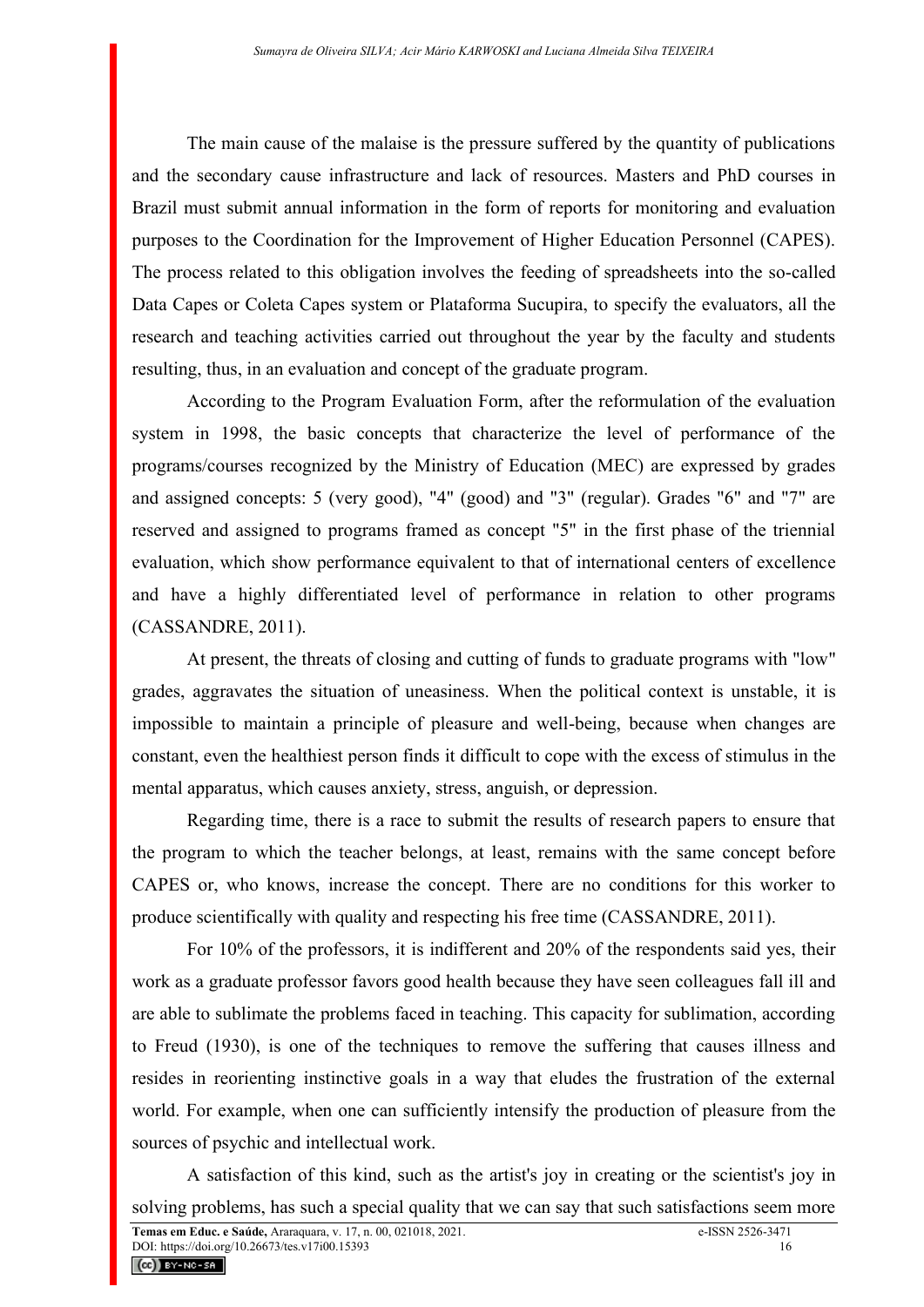refined and higher. The weak point of this method is that it is not generally applicable since it is only accessible to a few people and does not provide complete protection against suffering.

It doesn't create an impenetrable armor against the onslaughts of fate, and it usually fails when the source of suffering is the person's own body<sup>8</sup>.

# **Analysis question (C): What should change in postgraduate school to improve teachers' health?**

A key concept in all the answers of the professors is the suffering with the requirement of a quantitative academic production, defined by regulatory and normative commissions of post-graduation in Brazil. The pressure to publish causes uneasiness that generates insomnia, anxiety, stress, and frustration.

For 100% of those surveyed, CAPES's evaluation system needs to change, to act with differentiation between areas and based on the reality of each program. Perhaps CAPES needs to resume the Rudolph P. Atcon's report published by the MEC in 1966, which proposed the creation of two funds in each graduate program: a fund for the Improvement of Teaching Staff and another for the Improvement of Higher-Level Staff (ALMEIDA, 2017). For overcharging without investment is the reproduction of the exploitation of the capitalist market in academic scientific production. What should be a liberating principle of a nation, the knowledge, this is increasingly focused on overcoming cold numbers and bureaucracy that permeates this entire process without considering the real scientific development of the country and those researchers and teachers who participate and contribute actively.

We can talk about hypocrisy, because it makes no sense that the post-graduation continues with objectives of a system designed for an elite, since it still maintains a massified education for a saturated labor market. And in the form of objectification that needs to be set aside as observed in relation to the title of Master or Doctor, because it confers the cultural capital that is supposedly the guarantee of entirely original properties (NOGUEIRA; CATANI, 2015) still occurs the power to institute, to recognize and establishes the value at the level of cultural capital in money, for which it could be exchanged in the labor market, there is, in this way, what we understand by a lowering of knowledge, that there is not even that anymore when it comes to its guarantee in the Brazilian academy.

<sup>&</sup>lt;sup>8</sup> No other technique for the conduct of life holds the individual so firmly to reality as the emphasis placed on work, for it at least provides him with a secure place in a part of reality and in the human community. Professional activity is a source of special satisfaction if it is freely chosen, that is, by means of sublimation, it makes possible the use of existing inclinations.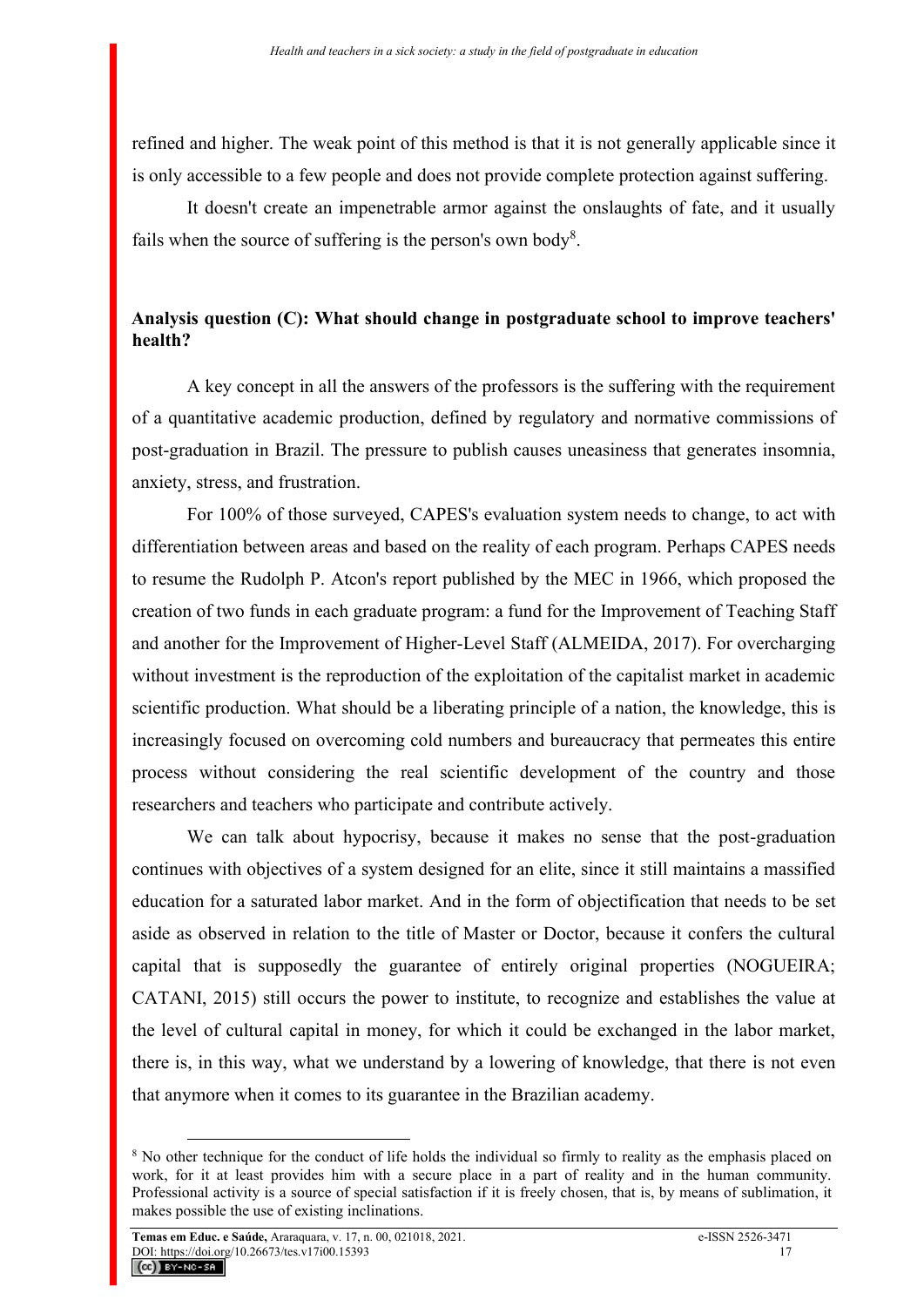### **Concluding remarks**

We indicated at the beginning of this article, three problems for us to contrast. The answers with respect to the problem (a) What is the incidence of culture with health, human and sustainable development? We point out that human thinking is an open act conducted in terms of the objective materials of the common culture, in the sense of both oriented reasoning and the formulation of feelings, as well as the integration of both, man's mental processes occur in the spaces of symbolic exchanges in historically situated social relations. This means that to conceive thinking as a social act performed together with other collective actions that can play a very constructive role, that is, it opens the perspective that thinking consists of a traffic of meaningful symbols and objects in experience on and with which men imprint and produce meanings. Thus, culture not only influences health and sustainable development, but it is through the cultural patterns piled up, ordered, and loaded with meaningful symbols that man finds meaning in the events experienced in order to orient himself in the world, regardless of his level of action. However, intricate the guiding principle is the same: each society contains its own interpretations developed in cultural practices, exchanges, and social relations, and these, in turn, impact brain development and the construction of a higher society. Thus, if we do not live in a healthy and sustainable way, it is because these symbols are not present in the society in which we live.

Regarding problem (b), will postgraduate education teachers, initially considered to have a high level of literacy, know how to make decisions to identify, understand, interpret, create, communicate, and use new technologies, according to the various contexts for their health? We affirm that yes, since 80% of those surveyed have health literacy, but we consider that this is a question that is not so simple. Teachers are inserted in a context that health is not represented, which was proven by the HLS-EU-PT questionnaire, 50% of the respondents stated that they have more than one illness and 20% have a long-term illness. Thus, it is evident that 70% of the professors of this graduate program have some pathology.

Regarding question (c), regarding all the dynamics, responsibilities, demands and difficulties in Brazilian higher education, does the post-graduation university professor in education exercise his/her personal capacities of understanding, management, and investment to adopt a health-promoting lifestyle? We conclude that professors exercise their understanding and management capacities, but health promotion is hindered by the fact that they do not have enough time to adopt a healthy lifestyle, according to the answers of 70% of those surveyed.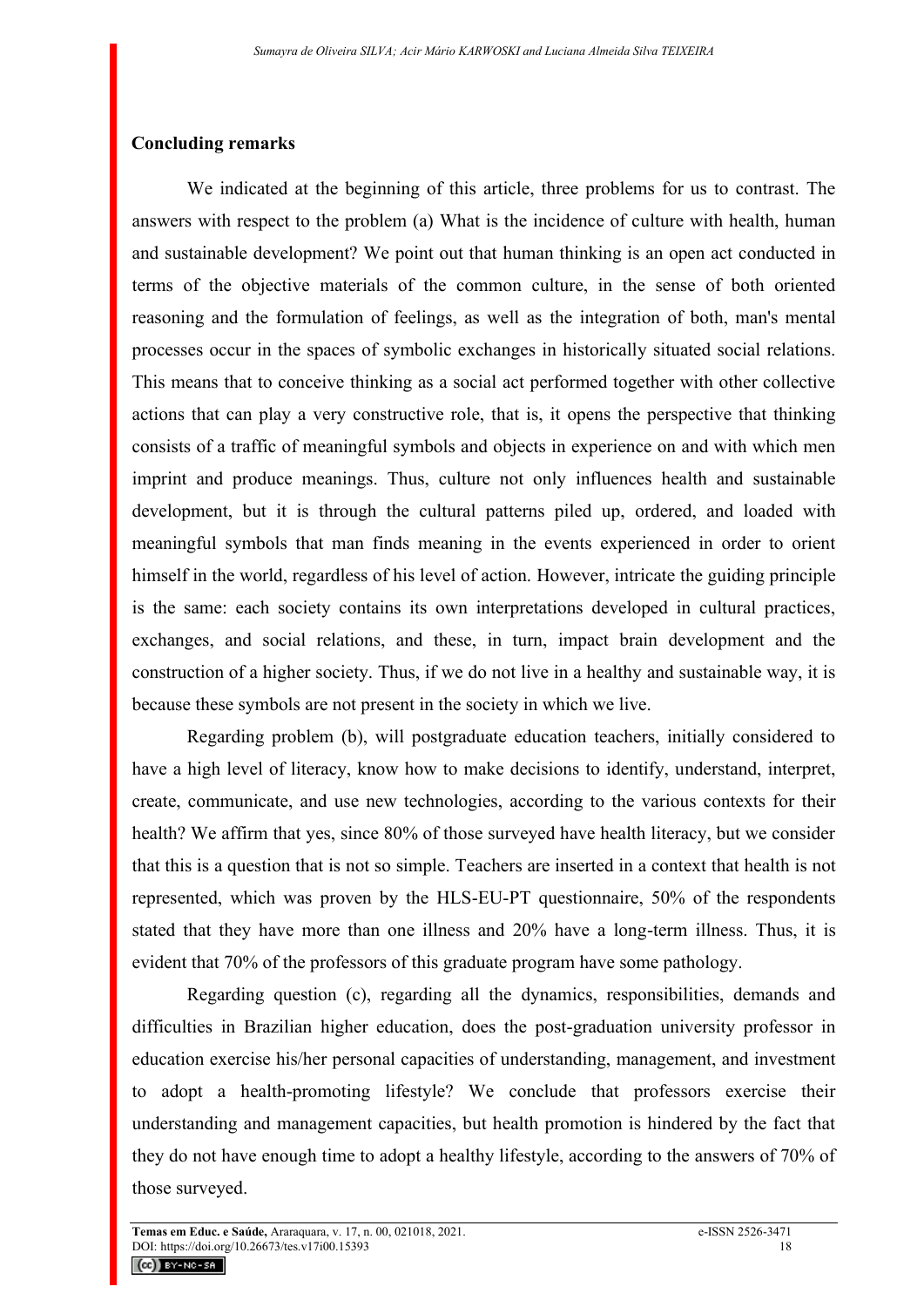And, finally, question (d), answering all these questions: can we conclude that the environment in graduate programs is sustainably fruitful? We have shown that professors are pressured to publish in journals and periodicals, which are often not recognized by their own peers (not active in graduate studies), since it is not an "obligation", there is no salary increase or reduction in the workload at graduation, seen only as an individual vanity. For postgraduation teachers, it is a suffering to deal with the non-understanding of other teachers, because the post-graduation is the place of research development of a university, it is a place of dialogue, of interaction among peers.

We verified that the teaching work causes instability in mental health, because they have no free time and that many of their working hours are not considered. One of the great indices of excitation of the mental apparatus that generates illness is directly linked to the evaluation system of the funding agencies, which levels all researchers and institutions based on parameters that may not differentiate nor respect the conditions of each program: its infrastructure, its history in research, and its time of existence. It is also questioned whether the basis of these criteria for the establishment of rules of performance of the programs would not have been created by observing the performance of the programs of Brazilian universities of reference, holders of national and even international recognition and that, inclusive, may have been working for a long time in academic research being, therefore, institutionalized and legitimized the practice of research as an example to be followed in the academic field.

The management universe in graduate school seems to be in the capitalist and productivist logic and educators are creating an organizational culture that maintains the institutionalized, legitimized, official political power, which directly affects the mental health of teachers. The teacher is influenced by the social environment and sees that his particularities and subjectivities may not be being considered, being replaced by a standardized and hierarchized behavior by the different fields of knowledge that are valid, more or less "relevant" than others. It is admitted that there is an oppressive force of intellectual productive organization, very close to a model exported from North America that has harmed the teachers' health, demanding more than what their production conditions can produce, that they can meet the demand that is placed and imposed on them. Discourses and *modes of operation* that end up producing, reproducing, and inducing the teacher to practices that need to follow this direction and, in this way, contribute to the illness of graduate teachers, as is the case of this research.

It is concluded that the mental health of professors is directly related to the productive process and that there is an increase in intellectual production, but the problems of this design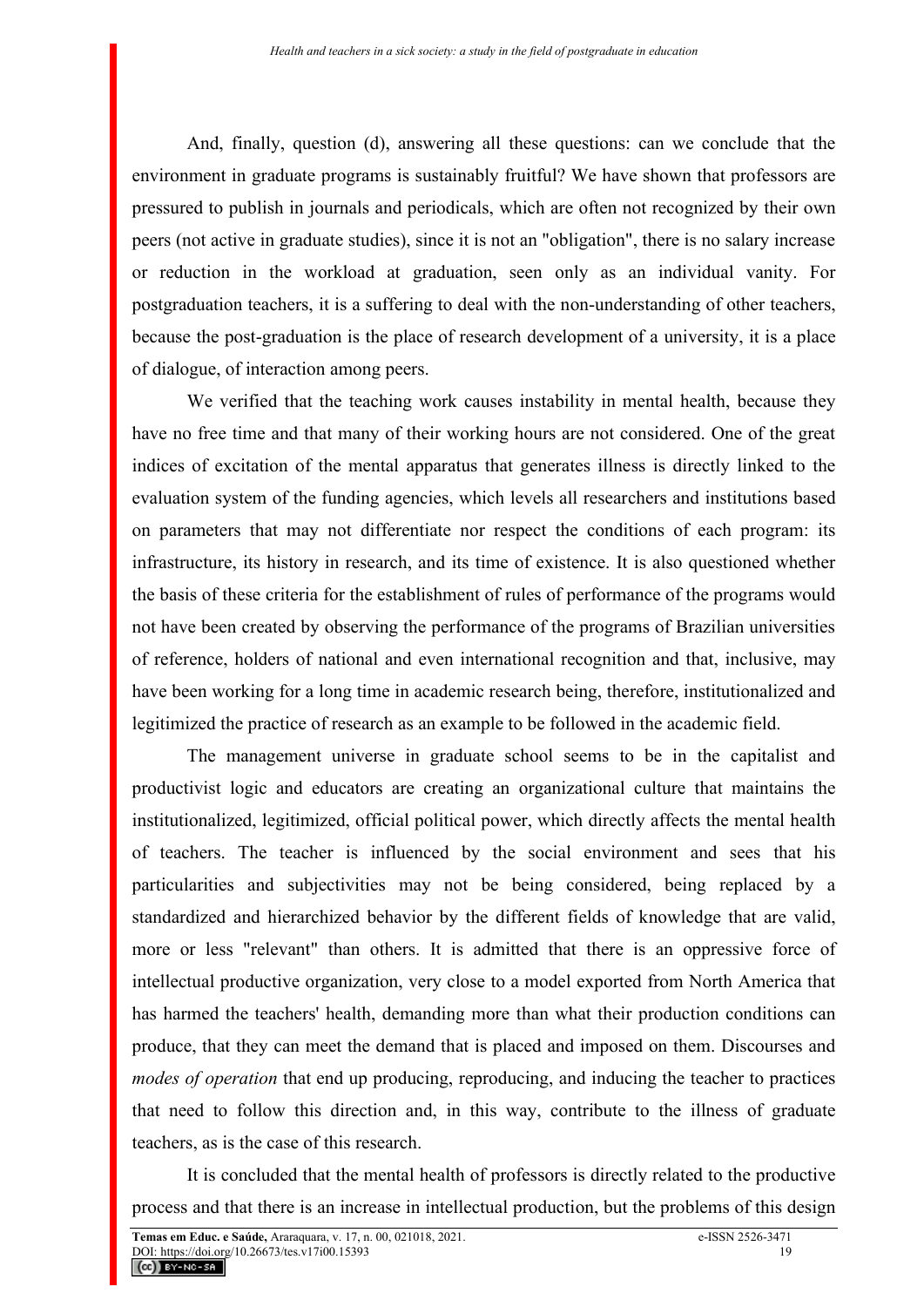have brought mental complications. Thus, it is up to the manager, in any institutional nature, to recognize these problems and find alternatives so that the workers do not stop being productive but can also act in an environment that favors their well-being, their recognition, and their contribution to national development.

The purpose of this research was to assess the level of health literacy of graduate education faculty members at a federal university to understand whether these professionals exercise their personal capacities to understand, manage, and invest in adopting a healthy lifestyle from a sustainable perspective. Thus, we come to the end of the weaving of this article with an inquiry: The participants in this research have health literacy (HL), but to what extent can an individual with sufficient or excellent HL be truly healthy in a diseased work or system? If health is a constructed psychosocial phenomenon, then will the development of LS succeed in promoting the empowerment of the individual in a society without the cultural symbols of what health means, necessary to constitute the act of thinking and ordering their lives?

**ACKNOWLEDGEMENTS**: Coordination for the Improvement of Higher Education Personnel (CAPES).

## **REFERENCES**

ALMEIDA, K. **A pós-graduação no Brasil**: história de uma tradição inventada. 2017. 213 f. Tese (Doutorado) – Faculdade de Educação, Universidade Estadual de Campinas, Campinas, 2017.

BARRETT, S.; PURYEAR, J.; WESTPHELING, K. **Health literacy practices in primary care settings**: examples from the field. Nova Iorque: The Commonwealth Fund., 2008. Disponível em:

www.commonwealthfund.org/usr\_doc/Barrett\_hltliteracypracticesprimarycaresettingsexampl esfield\_1093.pdf?section=4039 Acesso em: 01 set. 2018.

BENAVENTE, A. **A Literacia em Portugal**. Lisboa: Fundação Calouste Gulbenkian/ Conselho Nacional de Educação, 1996.

BOURDIEU, P. **Os usos sociais da ciência**: por uma sociologia clínica do campo científico. São Paulo: UNESP, 2004. 86 p.

BRANDÃO, C. **Pesquisa participante**. São Paulo: Brasiliense, 1999.

CASSANDRE, M. A Saúde de Docentes de Pós-graduação em Universidades Públicas: Os Danos Causados pelas Imposições do Processo Avaliativo. **Revista Mal-estar e**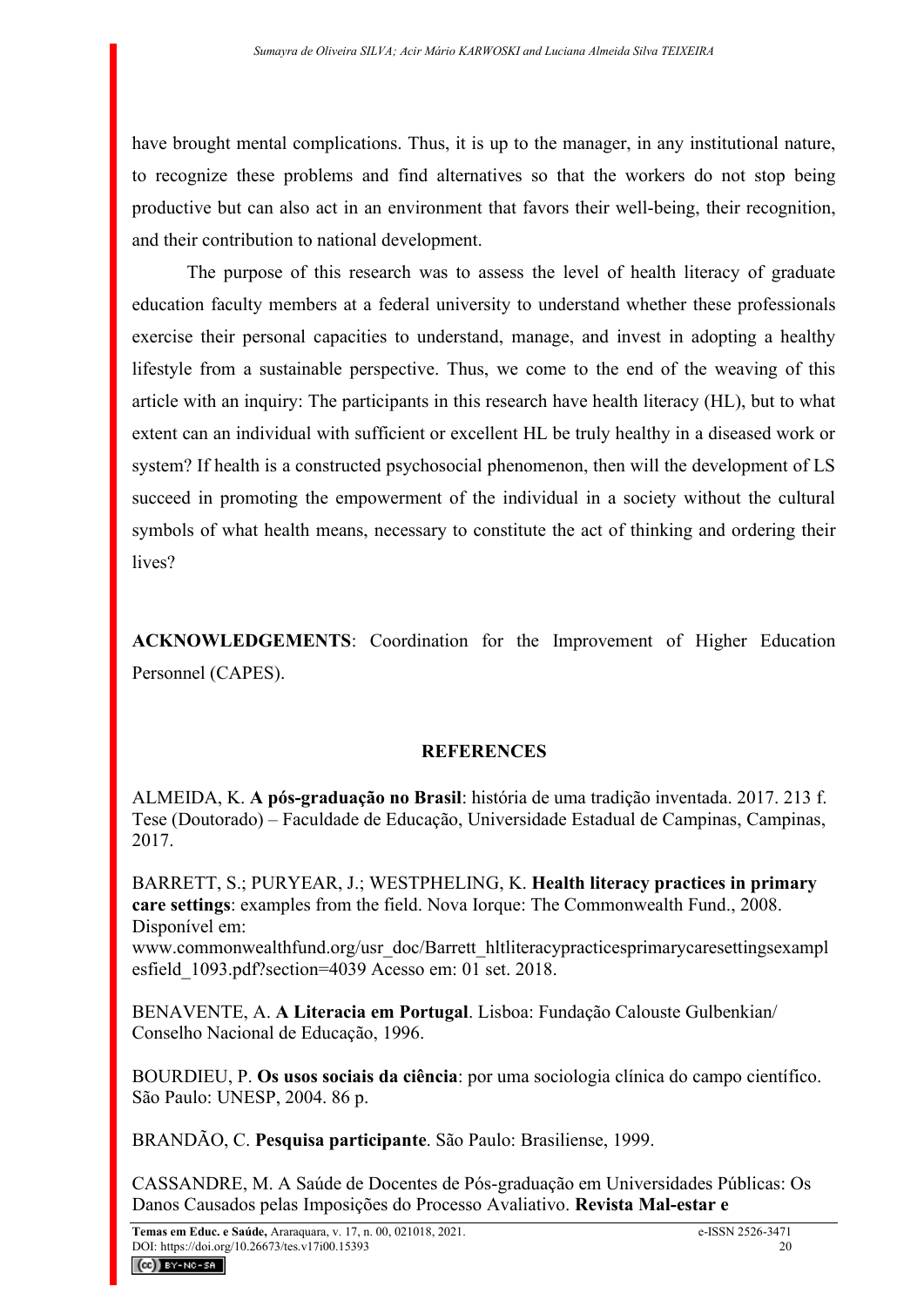**subjetividade**, v. 11, p. 779-816, jun. 2011. Disponível em: http://pepsic.bvsalud.org/pdf/malestar/v11n2/13.pdf. Acesso em 03 jan. 2019.

CATANI, A. M.; CATANI, D. B.; PEREIRA, G. R. M. Pierre Bourdieu: as leituras de sua obra no campo educacional brasileiro. *In*: TURA, M. L. R. (org.) **Sociologia para educadores**. 4. ed. Rio de Janeiro: Quartet, 2006.

FREUD, S. (1920-1922). **Além do Princípio de Prazer, Psicologia de Grupo e outros trabalhos**. Edição standard brasileira das obras psicológicas completas de Sigmund Freud. Rio de Janeiro: Imago, 1996.

FREUD, S. **O futuro de uma ilusão**. Edição Standard Brasileira das Obras Completas de Sigmund Freud. Rio de Janeiro: Imago, 1996[1927].

FREUD, S. **O mal-estar na civilização**. Edição Standard Brasileira das Obras Completas de Sigmund Freud. Rio de Janeiro: Imago, 1996[1930/1929].

GEERTZ, C. **A interpretação das culturas**. Rio de Janeiro: Editora LTC, 2008.

HEALTH Canada. **Toward a healthy future**: second report on the health of Canadians. 1999. Disponível em: www.hc-sc.gc.ca/hppb/phdd/report.html. Acesso em: 01 set. 2018.

HOWARD, A. S. **Um testamento agrícola***.* 1. ed. São Paulo: Expressão Popular, 2007.

KICKBUSCH, I. **Health literacy**: addressing the health and education divide. Health Promotion International, 2001.

KICKBUSCH, I.; WAIT, S.; MAAG, D. **Navigating health**: the role of health literacy. London International Longevity Centre. Alliance for Health and the Future, 2006.

KLEINMAN, A.; EINSENBERG, L.; GOOD, B. Culture, illness, and care: clinical lessons from anthropologic and cross-cultural research. **Annals of Internal Medicine**, Philadelphia, v. 88, p. 251-258, 1978.

LÉVI-STRAUSS, C. **Antropologia Estrutural**. 6. ed. Rio de Janeiro: Tempo Brasileiro, 2003.

LÉVI-STRAUSS, C. Introdução à obra de Marcel Mauss *In*: **Sociologia e Antropologia**. São Paulo: COSACNAYF, 2003.

MONTEIRO, M. M. C. F. **A Literacia em Saúde**. 2009. Dissertação (Mestrado em Ciências da Educação) – Departamento das Ciências de Educação, Universidade Lusófona de Humanidades e Tecnologias, 2009.

MOROSINI, M. C. (org.). **Professor do ensino superior**: identidade, docência e formação. Brasília: Instituto Nacional de Estudos e Pesquisas Educacionais, 2000.

NOGUEIRA, M. A.; CATANI, A. (org.). **Pierre Bourdieu**. Escritos de educação. 16. ed. Petrópolis: Vozes, 2015.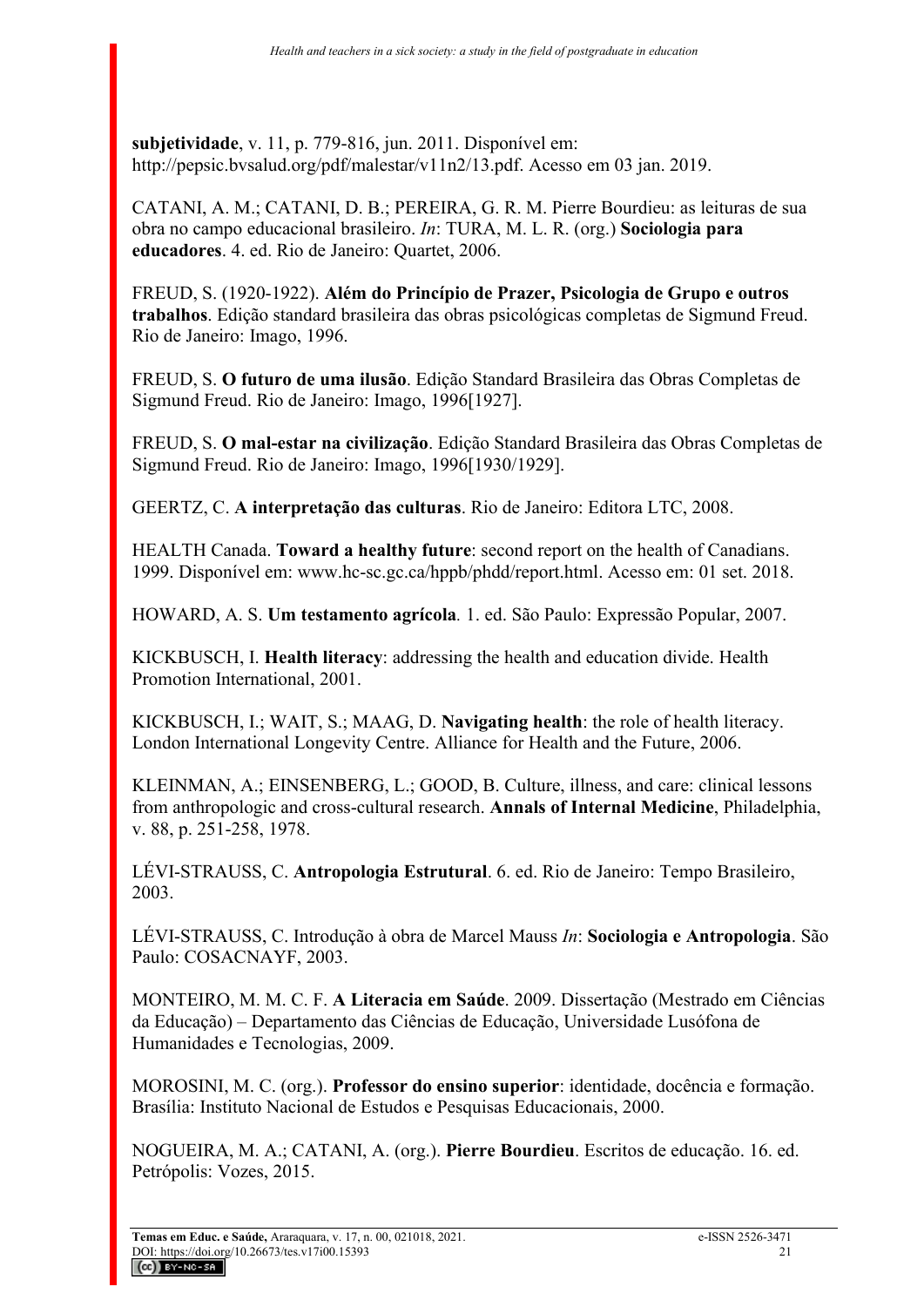NUTBEAM, D. **Health literacy as a public health goal**: a challenge for contemporary health education and communication strategies into the 21st century. Health Promotion International, 2000.

NUTBEAM, D. The evolving concept of health literacy. **Social, Science & Medicine**, 2008.

OLIVEIRA, H. B. A Formação Pedagógica de professores na pós-graduação stricto sensu: Os casos UFU e UFMG. **Poíesis Pedagógica**, v. 9, n. 2, p. 03-19, ago./dez. 2012.

OMS. ORGANIZAÇÃO MUNDIAL DA SAÚDE. **Health promotion glossary**. Genebra, 1998.

SABOGA, N. *et al*. Cross-cultural adaptation and validation to portuguese of the european health literacy survey (HLS-EU-PT). **Aten Primaria**, p. 46-13, 2014.

SABOGA, N. Literacia para a saúde: compreendendo seu alcance, objetivos, metodologia e contribuição no contexto da promoção da saúde. Grupo de Disciplinas de Estratégias de Acção em Saúde. *In*: **Secção de Saúde Pública e Comunidade Escola Nacional de Saúde Pública**. Universidade NOVA de Lisboa, 2016.

SIMONDS, S. K. Health education as social policy. **Health Education Monograph**, 1974.

SOARES, S. A. (org.). **A Educação Superior no Brasil**. Brasília: Coordenação de Aperfeiçoamento de Pessoal de Nível Superior, 2002.

SOCIAL DETERMINANTS OF HEALTH: The Solid Facts, 2003. Disponível em: http://www.euro.who.int/\_data/assets/pdf\_file/0005/98438/e81384.pdf Acesso em: 22 jul. 2019.

TONES, K. Health literacy: new wine in old bottles. **Health Education Research**, 2002.

UNESCO. **Youth and Adult Literacy in Brazil:** learning from practice. Disponível em: https://www.google.com.br/search?q=UNESCO+(2009).+Education%2FLiteracy.&oq=UNE SCO+(2009).+Education%2FLiteracy.&aqs=chrome..69i57.536j0j7&sourceid=chrome&ie=U TF-8. Acesso em: 01 set. 2018.

VECCHIATTI, K. Três fases rumo ao desenvolvimento sustentável: do reducionismo à valorização da cultura. **Perspectivas**, São Paulo, v. 18, n. 3, jul./set. 2004.

VOZIKIS, A. Health literacy among university students in Greece: Determinants and association with self-perceived health, health behaviours and health risks. **Archives of Public Health**, 2014.

WULFF, H. R.; PEDERSEN, S. A.; ROSENBERG, R. **Filosofia Della Medicina**. Milano: Raffaello Cortina Editore, 1995.

ZABALZA, M. A. **O ensino universitário**: seu cenário e seus protagonistas. Porto Alegre: Artmed, 2004.